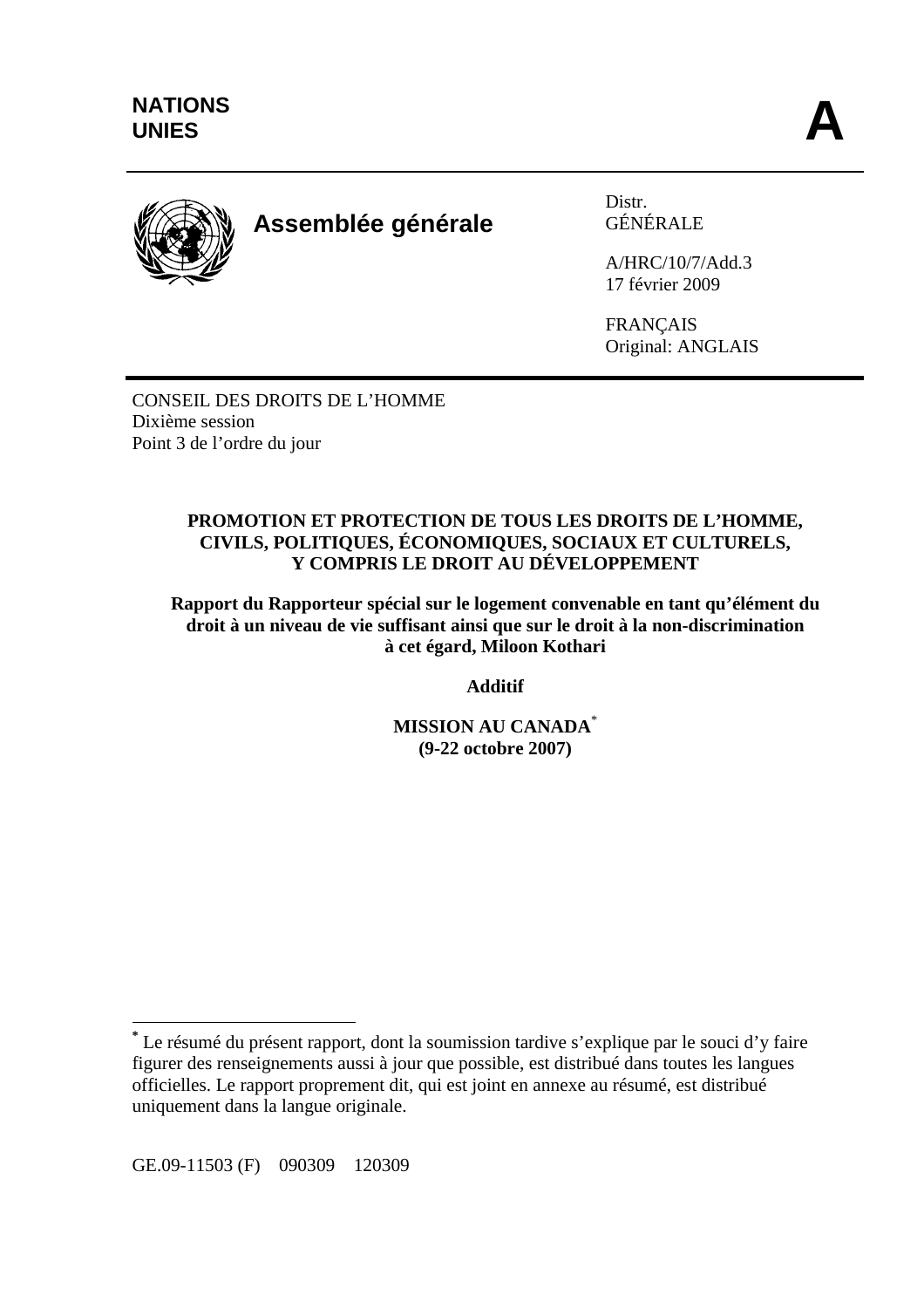#### **Résumé**

 À l'invitation du Gouvernement, le Rapporteur spécial a effectué une mission au Canada du 9 au 22 octobre 2007. Sa visite a été axée sur quatre grands thèmes: les sans-abri; les femmes et leur droit à un logement convenable; le logement des populations autochtones; les conséquences potentielles des Jeux olympiques de 2010 sur le droit à un logement convenable à Vancouver.

 Dans le présent rapport, le Rapporteur spécial salue le succès des programmes de logement social que l'État met en œuvre depuis bien longtemps avec succès et se félicite d'un certain nombre de bonnes pratiques. Il relève avec intérêt que les ménages canadiens peuvent en majorité se loger sur le marché privé. Comme le requiert sa fonction, il consacre toutefois le reste de son rapport et ses recommandations aux questions et couches de la population qui appellent l'attention des autorités.

 Le Rapporteur spécial énumère un certain nombre de facteurs entravant la jouissance effective du droit au logement pour tous, notamment l'absence de reconnaissance d'un droit distinct à un logement convenable, de définition des sans-abri, et de stratégie nationale en matière de logement, ainsi que les problèmes découlant de la répartition des compétences entre les différents niveaux d'autorité.

 Il prend note des préoccupations exprimées quant à l'augmentation du nombre de sans-abri et de personnes dont les conditions de logement et de vie ne sont pas décentes, à la hausse des prix des logements, qui touche un nombre croissant de personnes de niveaux de revenus divers, et à la réduction de l'offre de logements publics.

 Après avoir réaffirmé un certain nombre de recommandations faites au Canada par d'autres organes conventionnels et au titre d'autres procédures spéciales, le Rapporteur spécial conclut son rapport par un certain nombre de recommandations. Il insiste notamment sur la nécessité: a) de reconnaître le droit à un logement convenable à tous les niveaux de l'État; b) d'adopter ou de modifier des textes législatifs afin de protéger le droit à un logement convenable; c) de s'engager en faveur d'une stratégie nationale globale en matière de logement, assortie d'un financement stable et durable; d) d'adopter une stratégie nationale complète et coordonnée de lutte contre le problème des sans-abri et la pauvreté; e) de prendre en main la situation des autochtones, dans les réserves et à l'extérieur, au moyen d'une stratégie complète et coordonnée en matière de logement; f) de s'abstenir de toute action qui pourrait aller à l'encontre des droits des peuples autochtones sur les terres autochtones qu'ils revendiquent jusqu'à ce qu'un accord ait été trouvé; et g) de veiller à une représentation équitable de toutes les femmes autochtones dans les négociations des accords en cours.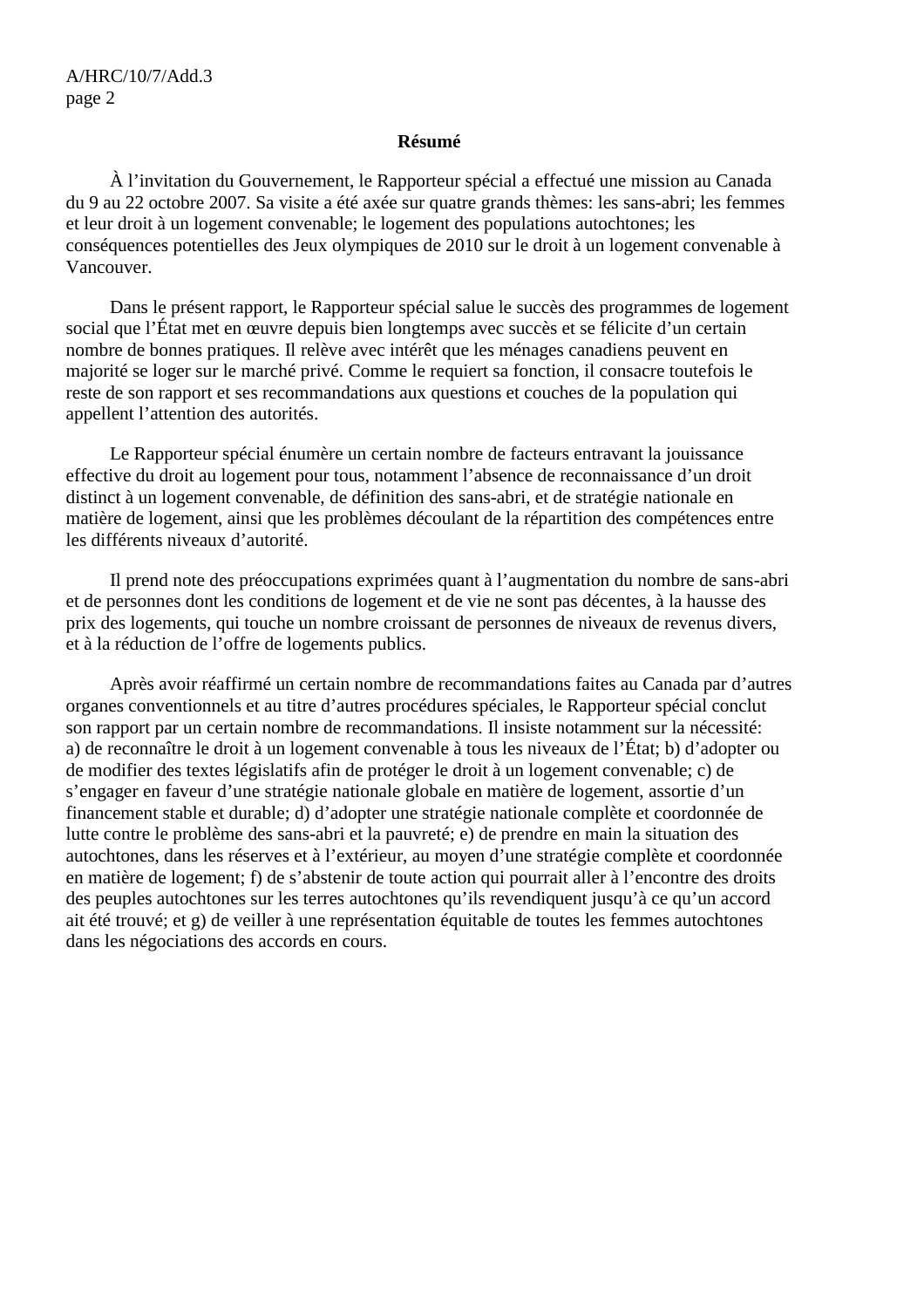#### **Annexe**

#### **REPORT OF THE SPECIAL RAPPORTEUR ON ADEQUATE HOUSING AS A COMPONENT OF THE RIGHT TO AN ADEQUATE STANDARD OF LIVING, AND ON THE RIGHT TO NON-DISCRIMINATION IN THIS CONTEXT, MILOON KOTHARI**

#### **MISSION TO CANADA (9 TO 22 OCTOBER 2007)**

#### **CONTENTS**

*Paragraphs Page*

| I.    |                                                | $1 - 4$    | $\overline{4}$ |
|-------|------------------------------------------------|------------|----------------|
| II.   | LEGAL AND INSTITUTIONAL FRAMEWORK              | $5 - 18$   | $\overline{4}$ |
|       |                                                | $5 - 9$    | $\overline{4}$ |
|       |                                                | $10 - 18$  | 6              |
| III.  |                                                | $19 - 36$  | 8              |
|       |                                                | $21 - 27$  | 8              |
|       | B. Constitutional and human rights protections | $28 - 34$  | 10             |
|       |                                                | $35 - 36$  | 11             |
| IV.   | CONCERNS RELATED TO ADEQUATE HOUSING           | $37 - 52$  | 11             |
|       |                                                | $38 - 44$  | 11             |
|       |                                                | $45 - 49$  | 13             |
|       |                                                | $50 - 52$  | 15             |
| V.    |                                                | $53 - 62$  | 15             |
| VI.   |                                                | $63 - 68$  | 17             |
| VII.  | ABORIGINAL PEOPLES' RIGHT TO                   | $69 - 76$  | 19             |
| VIII. | ABORIGINAL WOMEN'S RIGHT TO                    | $77 - 82$  | 21             |
| IX.   | PREPARATION FOR THE OLYMPICS IN VANCOUVER      | $83 - 87$  | 23             |
| X.    |                                                | $88 - 111$ | 23             |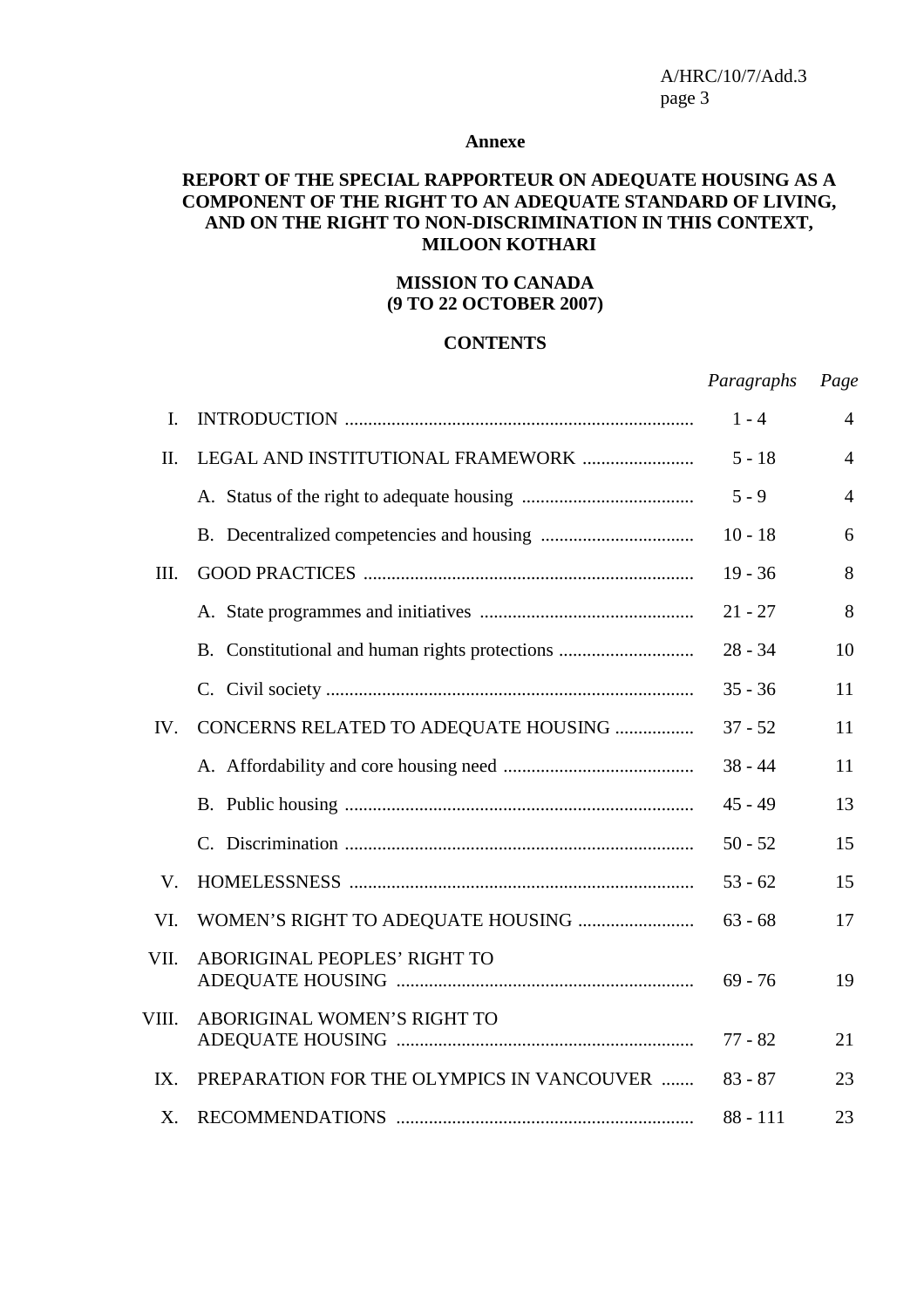#### **I. INTRODUCTION**

1. At the invitation of the Government, the Special Rapporteur conducted a mission to Canada from 9 to 22 October 2007 to examine the status of realization of the right to adequate housing, particularly for the most vulnerable parts of the population. The visit focused particularly on four areas: homelessness, women and their right to adequate housing, Aboriginal peoples**<sup>1</sup>** ' adequate housing and the potential impact of the 2010 Olympic Games on the right to adequate housing in Vancouver.

2. During the course of the mission, the Special Rapporteur visited urban and rural areas, including Montréal, Kahnawake territories, Edmonton, Little Buffalo and Lubicon, Vancouver, Musqueam territories, Toronto and Ottawa. The Special Rapporteur met with high-ranking federal and provincial officials as well as with representatives of Government agencies, including Mr. Michael Small, Assistant Deputy Minister of Foreign Affairs and International Trade, Mr. Hector Goudreau, Minister of Employment and Immigration of Ontario, Mr. Deepak Obhrai, Parliamentary Secretary to the Minister of Foreign Affairs and to the Minister of International Co-operation.

3. The Special Rapporteur also met with political parties' officials, including Mr. Jack Layton, leader of the New Democratic Party and with a large number of representatives of civil society organizations, community-based housing and homelessness service providers and representatives of Aboriginal peoples. He attended many public fora and received a large number of first hand testimonies.

4. The Special Rapporteur wishes to express his gratitude to the Government of Canada for the invitation, the support it provided during and after the mission, including detailed information that has been crucial for the preparation of the report, and for its commitment to the constructive and frank dialogue that has been initiated. He regrets that time and report length constraints make it impossible to fully reflect in the report all comments received and hopes his successor and the Government will continue this productive dialogue.

## **II. LEGAL AND INSTITUTIONAL FRAMEWORK**

#### **A. Status of the right to adequate housing**

5. Canada is a vast nation extending over 10 million square kilometres. Therefore, the State is faced with a wide range of difficulties and issues to secure adequate housing for all on its territory. According to the 2006 census, 81.1 per cent of the 31.6 million inhabitants live in urban areas of 10,000 population or more and just over half live in the ten largest urban areas. Based on the 2006 census, Canada has 12.4 million occupied dwelling units, of which 55.3 per cent are single detached units. Most of this housing is privately owned, with about 68.5 per cent of Canadian households owning the homes they occupy.

<sup>&</sup>lt;sup>1</sup> In this report, the term "Aboriginal peoples" will refer to Indigenous peoples (Indians or "First") Nations", Inuits and Métis) as this terminology is commonly used in Canada.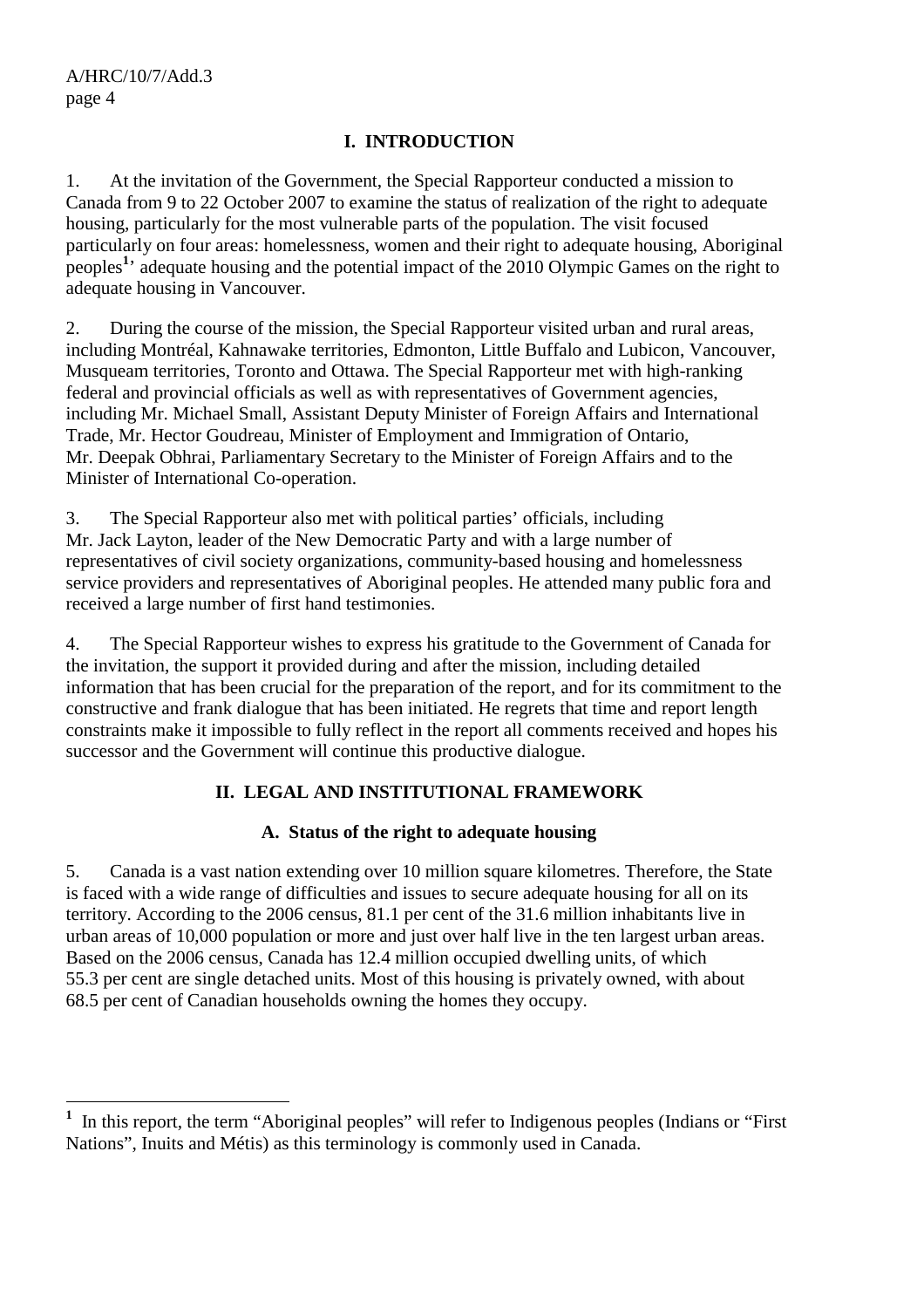6. Canada has ratified several international human rights instruments that recognize the right to adequate housing as a component of the right to an adequate standard of living, creating obligations to take steps for the progressive realization of this right.

7. Canadian domestic law does not include any explicit recognition of the right to adequate housing - as an enforceable right or as a policy commitment. No such recognition is found in the Constitution Act of 1982, including the Canadian Charter of Rights and Freedoms, in provincial or federal human rights legislation, in national, provincial or territorial housing legislation or in federal-provincial agreements. The rights contained in international human rights treaties ratified by Canada are not directly enforceable by domestic courts unless they have been incorporated into Canadian law by parliament or provincial legislatures. As such, the right to adequate housing as codified in article 11(1) of the ICESCR cannot be claimed on its own. Nevertheless, court decisions indicate that a ratified treaty that has not been incorporated into domestic law can and should be used to interpret domestic law. Courts have recognized that the broadly framed rights to equality and to "life, liberty and security of the person" in sections 15 and 7 of the Canadian Charter respectively provide considerable scope for courts to provide effective remedies to violations of the right to adequate housing in Canada.**<sup>2</sup>**

8. Federal and provincial/territorial human rights legislation, protects against discrimination in accommodation, and legislation which governs landlord-tenant relations provides procedural and substantive protections of security of tenure and other housing rights. Concerns have been raised both by treaty monitoring bodies and civil society about the need for enhanced protections in both of these areas. Accommodations that are not self-contained, or in which facilities are shared with the owner, are not covered by either type of legislation in most jurisdictions. In some provinces, security of tenure protection is almost non-existent. Moreover, there is no reference to the right to adequate housing as a guiding principle in any of this legislation. Private members' bills have been introduced in both the national Parliament (Bill C-382 - An Act to Provide for Secure, Adequate, Accessible and Affordable Housing for Canadians) and the Ontario Legislature (Bill 47 - Right to Housing Act, 2008) to explicitly incorporate the right to housing into domestic law.

9. In its 2006 review of the report submitted by Canada, the Committee on Economic, Social and Cultural Rights, noted that most of its 1993 and 1998 recommendations have not been implemented, including "State's restrictive interpretation of its obligations under ICESCR, in particular its position that it may implement legal obligations set forth in ICESCR by adopting specific measures and policies rather than by enacting legislation specifically recognizing economic, social and cultural rights, and consequent lack of awareness, in provinces and territories, of State's legal obligations under ICESCR" as well as "lack of legal redress available to individuals when governments fail to implement ICESCR, resulting from insufficient coverage in domestic legislation of economic, social and cultural rights, as spelled out in ICESCR; lack of effective enforcement mechanisms for these rights; practice of governments of urging upon their courts interpretation of Canadian Charter of Rights and Freedoms denying

<sup>&</sup>lt;sup>2</sup> Porter, Bruce, "Homelessness, Human Rights, Litigation and Law Reform: A View from Canada" Australian Journal of Human Rights, vol. 10, 2004.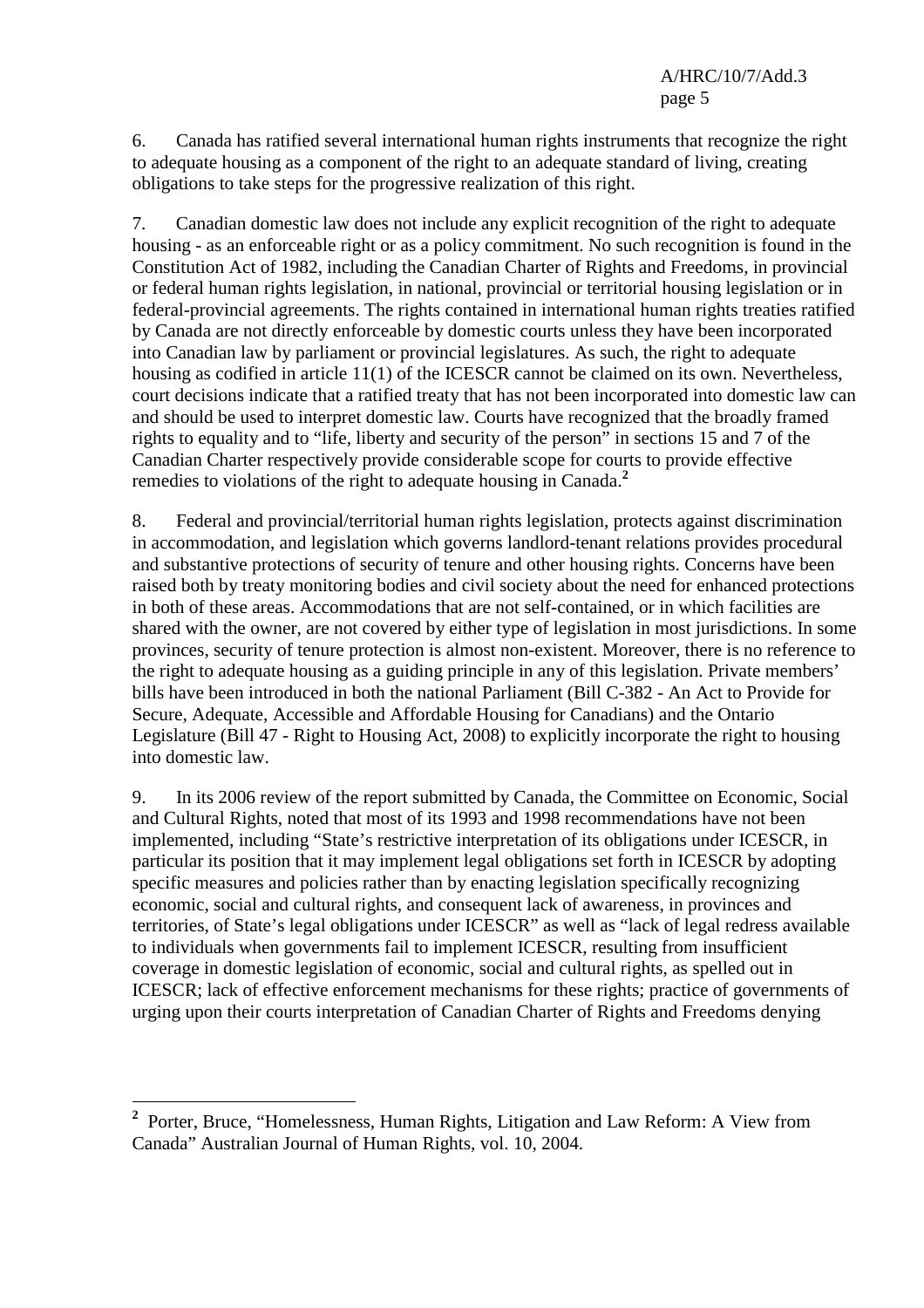protection of ICESCR rights, and inadequate availability of civil legal aid, particularly for economic, social and cultural rights".**<sup>3</sup>**

#### **B. Decentralized competencies and housing**

10. Canada has a complex system of power sharing between three levels of government federal (national), provincial/territorial, and local or municipal - with varying degrees of responsibility for environmental, financial, social and economic issues associated with housing and human settlements. For example, the federal government has taxation and monetary powers; plays an important role in relation to the financial services sector that funds most housing development, and in coordinating national standards related to housing and settlement activity; and is involved in income support and other aspects of social development.

11. Provincial and territorial governments are responsible for management of most of the resources within their boundaries, and they play a significant role in the provision of shelter and development of human settlements. They are responsible for the regulation of urban and rural development in most areas through planning legislation, and the regulation of building and housing standards through building and health codes. Most jurisdictions have laws and regulations in place which govern property transactions and landlord-tenant relationships. Provinces also administer land title and registration systems. Provinces and territories have primary responsibility for social housing, similar to other areas of social policy such as health, social services and education, and indeed, administer directly or indirectly most existing social housing programmes.

12. Municipal governments are established by, and are under the jurisdiction of, the provinces and territories. Municipalities have significant responsibilities relating to zoning, land and housing development, transportation, land use, and local infrastructure. In some larger metropolitan areas, two tiers of municipal government have been established (regional and local).

13. Most lands set aside for Aboriginals in Canada are subject to federal jurisdiction. Pursuant to the Indian Act, band councils have many local government powers. Other First Nation communities that are established through self-government agreements may enjoy wider powers. While Aboriginal people have a historic and treaty relationship with the federal government, an estimated 70 per cent of Aboriginal people live off reserve in urban, rural, remote and Northern communities. The Canadian Parliament recognized the special housing needs of Aboriginal people off-reserve in its 2005 budgetary legislation to create a series of affordable housing trust funds. One of the housing trust funds authorized by the 2005 legislation was a one-time payment of \$300 million for off-reserve Aboriginal housing.**<sup>4</sup>** There has been no public accounting of the disposition of this funding, and at least \$60 million allocated for off-reserve Aboriginal housing in the Province of Ontario remained unspent as of January 2009.

 **3** CESCR, Concluding observations, 22 May 2006, E/C.12/CAN/CO/4; E/C.12/CAN/CO/5, para. 11. **4**

Department of Finance Canada, "Details on Transfer Payment Programs for the Department of Finance Canada", http://www.fin.gc.ca/dpr/SupDoc/dtpp\_e.html.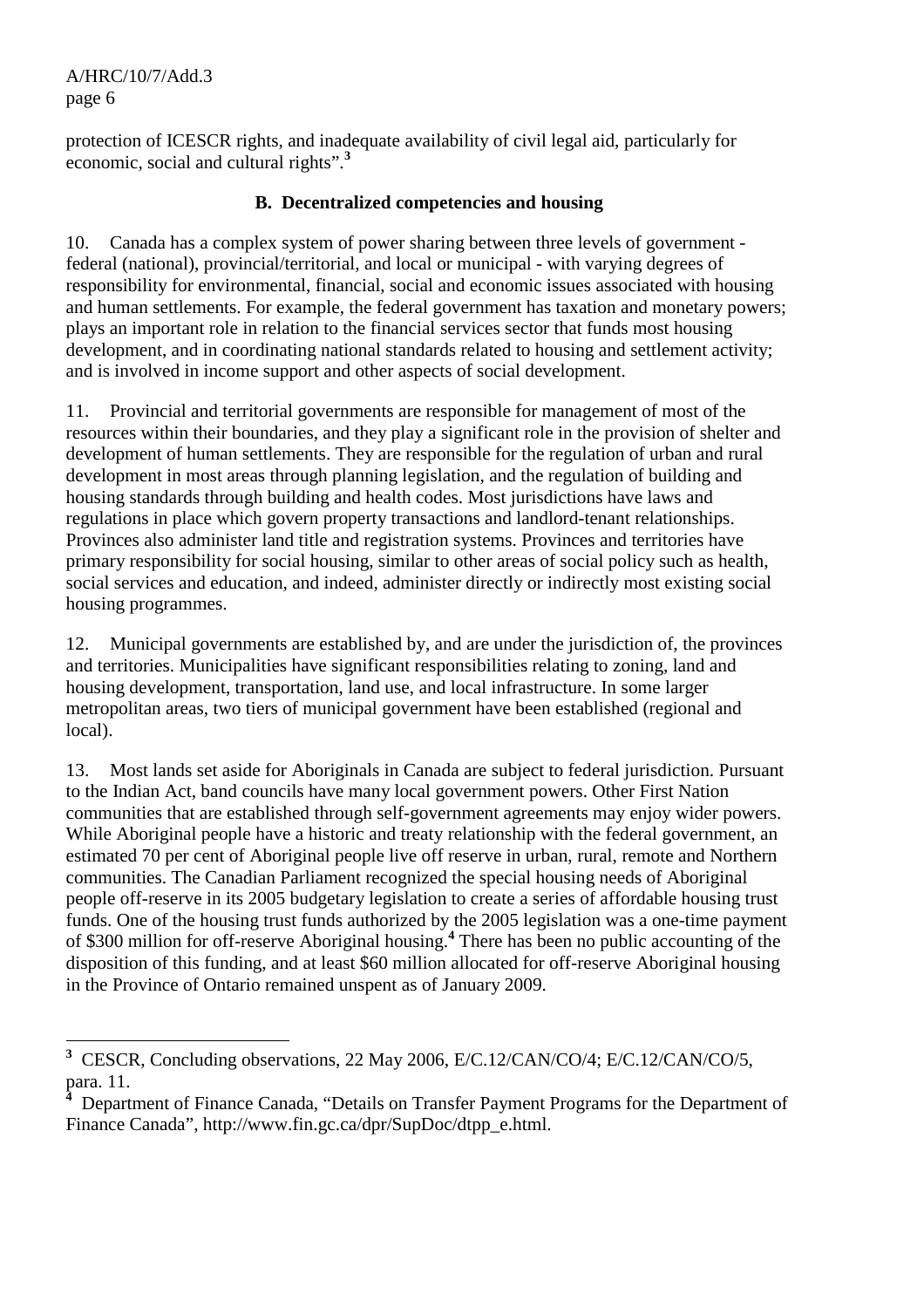14. Canada has a history of cost-sharing social programmes for its non-aboriginal population which have provided an important framework for ensuring compliance with Canada's obligations under international human rights law. For example, the Canada Assistance Act, in place for almost thirty years, required that provincial/territorial social assistance programmes provide assistance to those in need adequate to cover basic requirements including housing. This Act was revoked in 1996, however, and the adequacy requirement that was previously enforceable by courts has been lost.

15. In the area of housing, Canadian social programmes focus on providing subsidies for those who cannot afford adequate and suitable housing on their own. Cost-sharing arrangements involve federal, provincial, territorial and municipal governments as well as the private and non-profit sectors. In its 1996 federal budget, the Canadian government announced a plan to transfer administration of most of its housing programmes to the provinces and territories. The federal government, in the transfer agreements, agreed to continue to fund existing commitments, but included a "step-out" provision in federal funding.

16. Municipal authorities are often on the forefront of requests related to adequate housing and have to deal with concrete situations. In his discussions with many of these authorities, the Special Rapporteur noted a perception that higher authorities have discharged their share of responsibility for providing adequate housing for the population to them, yet without providing them with adequate resources.

17. Provincial and territorial ministers responsible for housing have a tradition of regular, often annual meetings. Starting in the year 2000, the federal government joined with the provinces and territories for these national housing meetings. At their meeting in September of 2005, the provincial and territorial ministers issued guiding principles for future housing initiatives, and the federal government indicated its general support. Reportedly, since then little provincial/territorial ministers' joint work has been achieved.**<sup>5</sup>**

18. Canada is one of the few countries in the world without a national housing strategy. The federal, provincial, territorial and municipal governments, along with civil society organizations (including the charitable sector) have introduced a series of one-time, short-term funding initiatives that have been described by housing experts in Canada as a "fraying patchwork". This issue has been raised in various occasion including in the recent report by the Ontario Human Rights Commission (OHRC).**<sup>6</sup>**

<sup>&</sup>lt;sup>5</sup> The provincial/territorial ministers did not meet again until February of 2008. The provincial and territorial ministers issued a communiqué expressing their disappointment at the federal minister for not attending the meeting, News Release, 2 April 2008, http://www.scics.gc.ca/cinfo08/860550004\_e.html.

**<sup>6</sup>** Ontario Human Rights Commission (OHRC), Right at Home: Report on the consultation on human rights and rental housing in Ontario, May 2008, http://www.ohrc.on.ca/.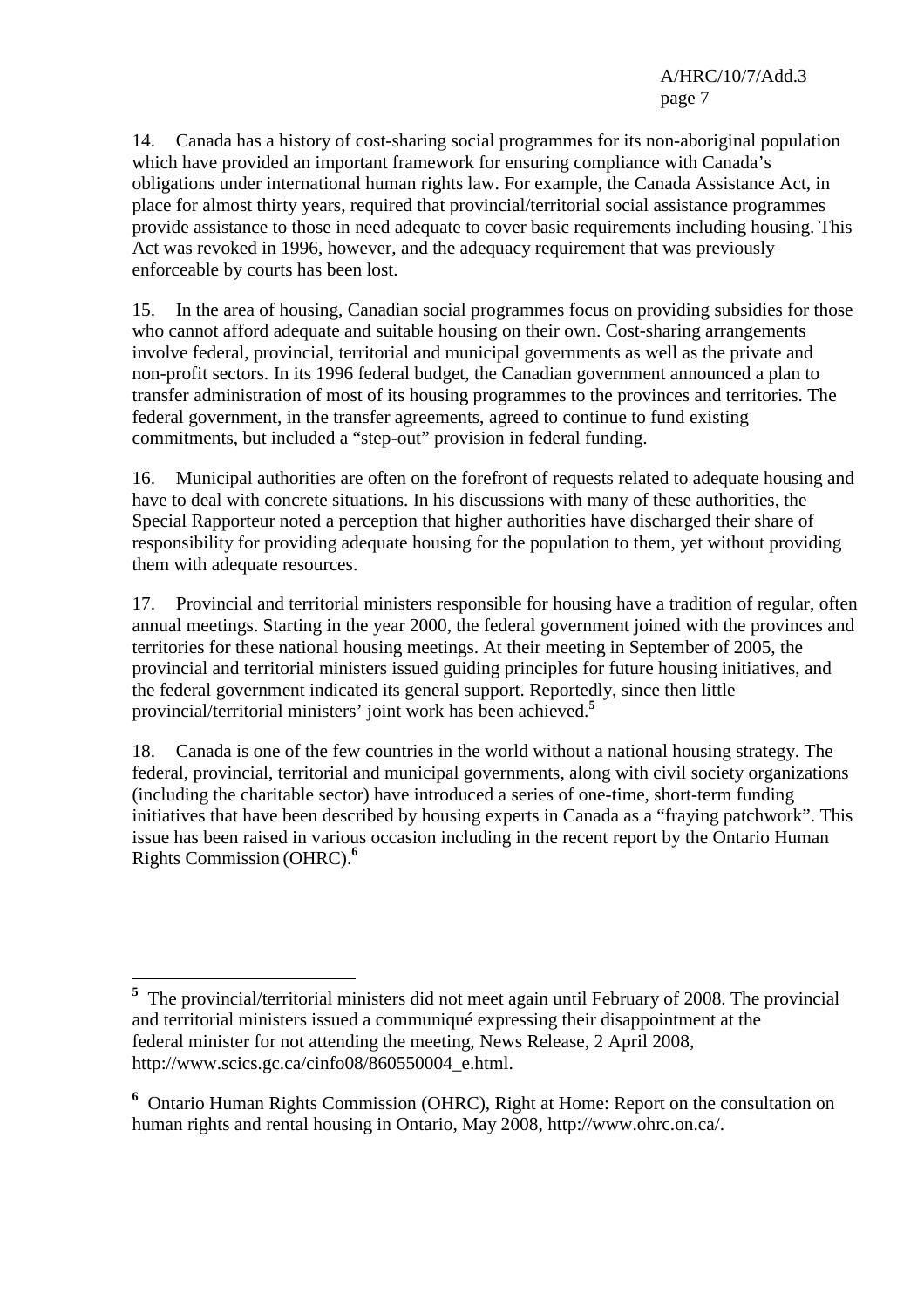#### **III. GOOD PRACTICES**

19. Adequate housing is increasingly recognized in Canada as a critical social determinant of health. Canada's Chief Public Health Officer noted that the lack of adequate housing leads to a series of health concerns.**<sup>7</sup>** Public health authorities at the provincial and local levels across Canada have noted similar concerns. The Province of Ontario, through its health ministry, has committed to a "health equity" approach to health funding, and has identified housing including supportive housing for those with special physical and mental health needs - as a key component.

20. In addition, adequate housing is increasingly recognized as a critical factor in a strong and competitive economy. A variety of Canadian business organizations (starting with the major chartered bank, TD Bank Financial Group)**<sup>8</sup>** have identified the economic importance of adequate housing in providing a good home for Canada's diverse working population.

#### **A. State programmes and initiatives**

21. Funding for low-income and social housing goes back to initiatives in the late 1940s. Canada's successful social housing programme was launched with amendments to the National Housing Act in 1973 and provided funding and financial backing through a variety of mechanisms to community-based non-profit, municipal non-profit, and resident-owned non-profit co-operatives. It produced more than half a million homes for low income people.**<sup>9</sup>** The programme provided capital subsidies to get the housing built and operating subsidies to ensure that a varying number of the units would be affordable to low and moderate-income households. The programme also provided financial guarantees to financial institutions so that non-profit developers could also access conventional financing.**<sup>10</sup>**

22. Canada has a significant number of programmes relating to housing that are funded by the authorities at federal, provincial and municipal levels. Due to funding, programme and legislative differences in various parts of the country, the overall effect seems uneven and disorganized. Similarly, it has also been argued that lack of a national and coordinated national strategy on affordable housing or homelessness has led to high costs with little concrete impact on the situation. These concerns have also been expressed by local authorities.**<sup>11</sup>**

**9** J. David Hulchanski, Housing Policy for Tomorrow's Cities, Ottawa: Canadian Policy Research Networks, Discussion Paper F27, 2002, p. 15 (http://www.urbancentre.utoronto.ca/).

**<sup>10</sup>** See for instance CMHC, "Affordable Housing in Canada's Urban Communities: A Literature Review", Research Report, p. 8, ftp://ftp.cmhc-schl.gc.ca/chic-ccdh.

**<sup>11</sup>** See for instance, FCM calls for national action plan to end homelessness and deliver affordable housing (http://www.fcm.ca/english/media/press/jan232008.html) or statement

<sup>&</sup>lt;sup>7</sup> Minister of Health, "The Chief Public Health Officer's Report on the State of Public Health in Canada", June 2008.

**<sup>8</sup>** TD Economics, "Affordable Housing in Canada: in search of a new paradigm", Special Report, 17 June, 2003, http://www.td.com/economics/special/house03.pdf.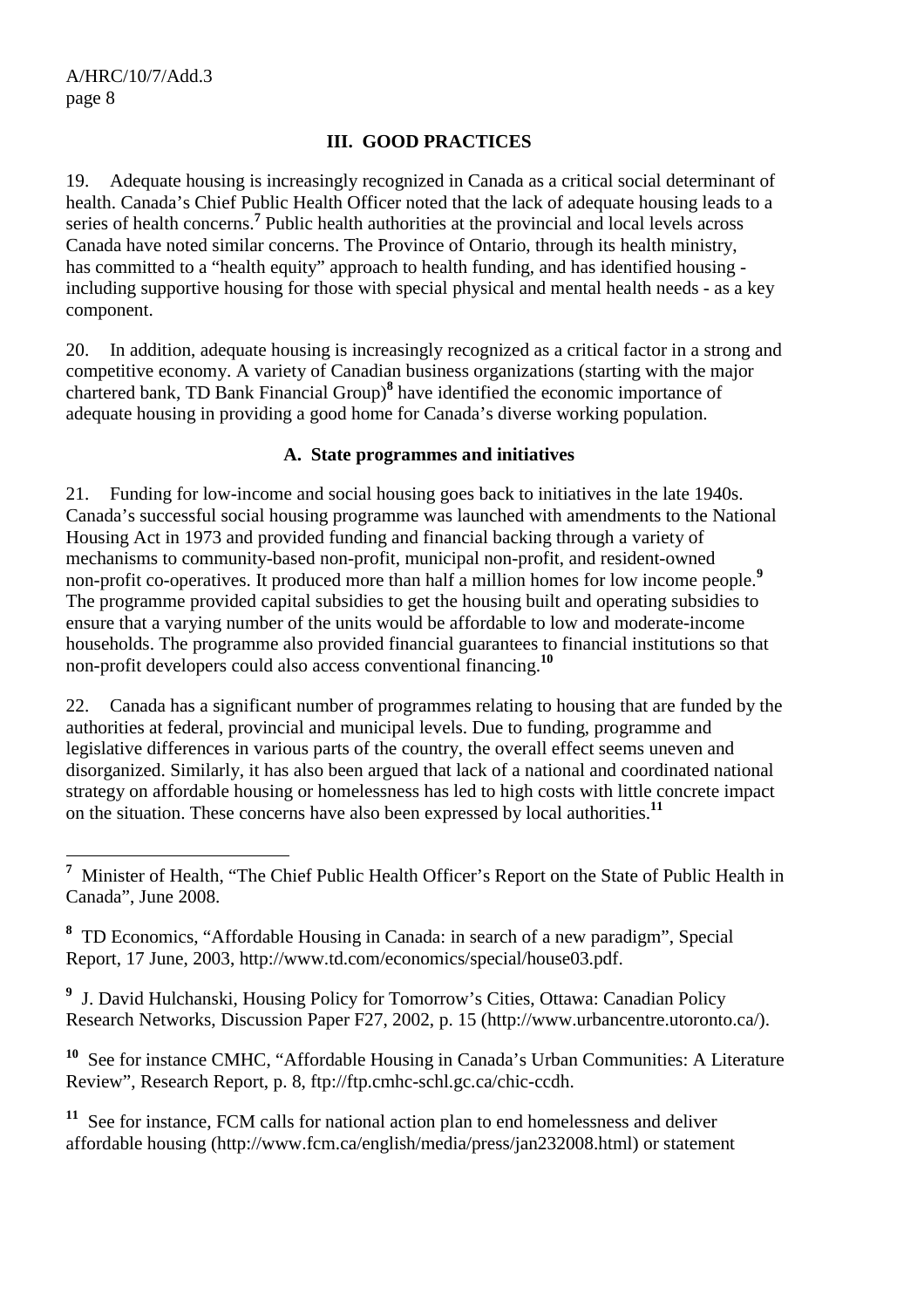23. During his mission, the Special Rapporteur had the opportunity to visit a number of centers and shelters accommodating homeless people, women fleeing from violence, Aboriginal women, persons living with HIV-AIDS, children with disabilities, and those suffering from drug addictions that were fully or partially funded by State programmes.

24. Starting in the mid 1980s, the federal government initiated a series of cuts in funding for the national housing programmes. In 1993, the federal government cancelled funding for new affordable housing under the 1973 initiative. In 1996, the federal government announced plans to transfer administration of most existing federal housing programes to the provinces and territories and in 1999, the federal government amended the National Housing Act with the stated goal of giving Canada Mortgage and Housing Corporation more flexibility. It seems nevertheless that CMHC's role in supporting new and existing affordable housing has continued to diminish. In recent years, CMHC has been engaged in providing mortgage insurance to property owners and has generated annual profits in the hundreds of millions of dollars.**<sup>12</sup>**

25. In 1999, the federal government created the National Homelessness Initiative (NHI) to fund transitional housing and a range of services for homeless people in more than 60 communities across the country. At the same time, the federal government increased the funding for Canada's national housing rehabilitation programme. The funding for both these important housing initiatives was renewed three times, most recently for two years starting in December of 2006. In 2001, the federal government funded a one-time-only payment to a new affordable housing initiative (cost-shared with the provinces and territories and others) for a total federal commitment of \$1 billion over eight years. In 2005, the federal Parliament authorized a one-time only payment of \$1.6 billion in affordable housing funding, and \$1.4 billion of this amount was allocated by the federal government starting in 2006. There seems to be a lack of information on these expenditures, including on the number of houses produced and the shelter costs the new housing. The Special Rapporteur commends the recent decision to earmark funding for housing and homelessness for five years and hopes that federal investments in housing will increase and be maintained.

26. Some Provincial authorities have tried to find innovative solution to address inadequate housing and homelessness. For instance, the city of Montreal supported the creation of a legal clinic and a special prosecutor at Municipal Court in charge of problems linked to homelessness.

27. The Special Rapporteur also noted with interest Canada's housing system's concept of "housing continuum", while noting the complexity that can result from the role played by multiple agencies.**<sup>13</sup>** This approach responds to different housing needs and preferences with a

by FCM president Gord Steeves on report on declining government investment in affordable housing by the Canadian Housing and Renewal Association (http://www.fcm.ca/english/media/press/sept272007.html).

<sup>12</sup> See Peter Shawn Taylor, "Mortgage Insurance: Homebuyer Beware", Canadian Business Magazine, July 2005.

**<sup>13</sup>** Information and response to questionnaires provided by the authorities during and after the visit.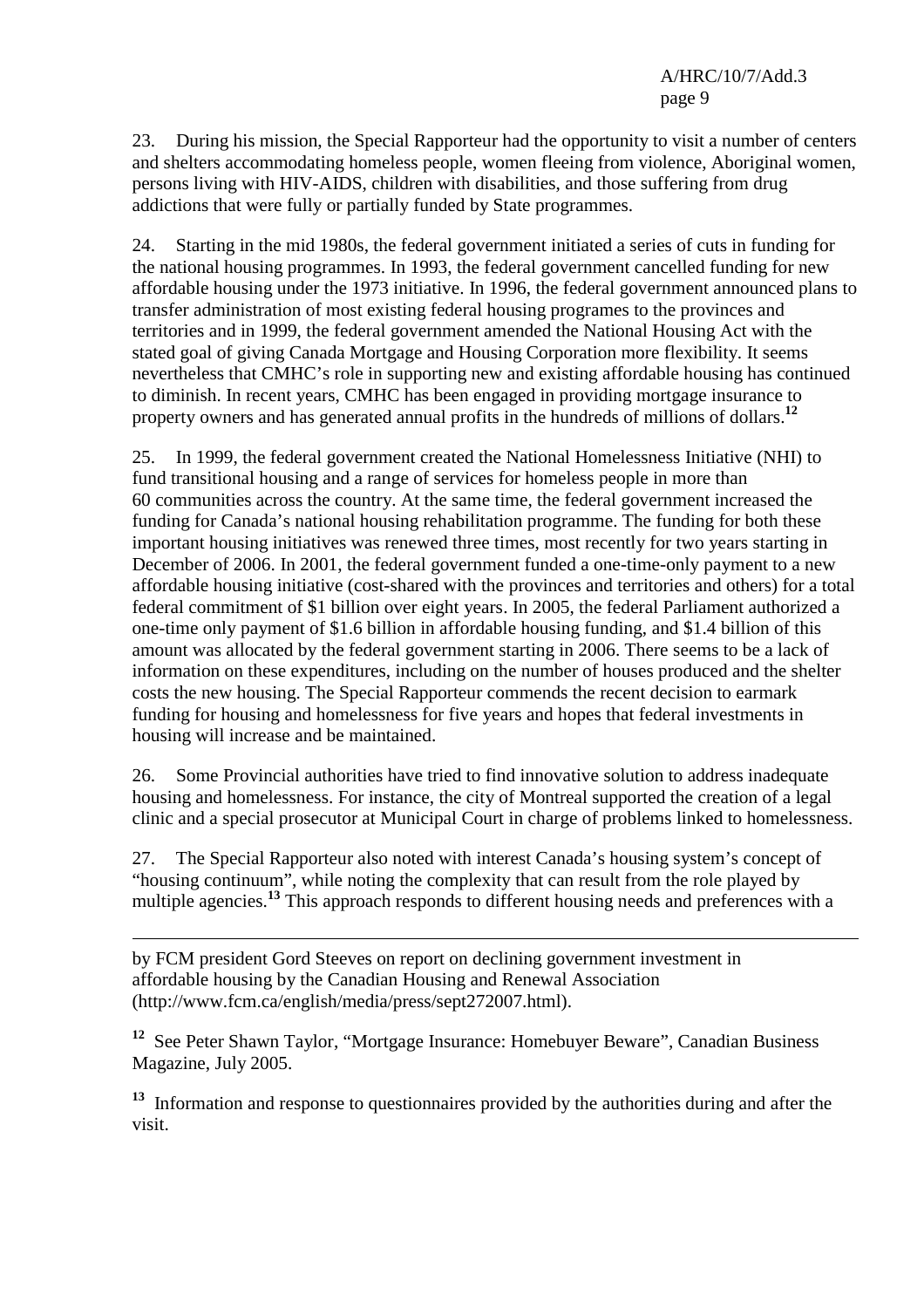range of options, from temporary housing to permanent forms of accommodation, including homeownership. The "continuum" starts with those who face housing emergencies and the most severe situations, including the homeless and people who have lost their homes due to factors such as domestic violence. The "housing continuum" approach calls for them to be assisted to move on to more dignified and permanent forms of housing. The subsidized housing part of the housing continuum deals mainly with people who cannot afford to pay market rates for their housing. Human Resources and Skills Development Canada has primary responsibility for homelessness while CMHC provides most of the funding to subsidize housing.

#### **B. Constitutional and human rights protections**

28. Human rights in housing have been significantly advanced by the adoption of the Charter of Rights and by expansive protections from discrimination in federal and provincial/territorial human rights acts. Nevertheless, only Quebec and Newfoundland and Labrador human rights legislation refer to social and economic rights. While it does not explicitly mention the right to adequate housing, Quebec's Charter of Human Rights and Freedoms guarantees to every person in need "the right for himself and his family to measures of financial assistance and to social measures provided for by law, susceptible of ensuring such person an acceptable standard of living." (article 45). In 2006, Newfoundland and Labrador amended its Human Rights Code to include "source of income" as a specified prohibited ground upon which a person should not be denied occupancy of a commercial unit or a self-contained dwelling unit.

29. Given the absence of explicit provisions in Canadian law guaranteeing the right to adequate housing, the interpretation of the open-ended provisions of the Canadian Charter of Rights and Freedoms is critical for giving domestic effect to this right in Canada. Denial of the right to adequate housing to marginalized, disadvantaged groups in Canada clearly assaults fundamental rights in the Canadian Charter of Rights and Freedoms, even if the Charter does not explicitly refer to the right to adequate housing.

30. In a recent decision, Justice Ross recognizes that a significant number of people in the City of Victoria have no choice but to sleep outside in the City's parks or streets. She states that the City's Bylaw prohibition on erecting shelter is in effect at all times, in all public places in the City, and imposes upon those homeless persons, who are among the most vulnerable and marginalized of the City's residents, significant and potentially severe additional health risks. She also states that "sleep and shelter are necessary preconditions to any kind of security, liberty or human flourishing" thus "that the prohibition on taking a temporary abode contained in the Bylaws and operational policy constitutes an interference with the life, liberty and security of the person of these homeless people."**<sup>14</sup>**

31. Human rights legislation in Canada affirms that equality for disadvantaged groups often requires governments or private actors to adopt positive measures to address the needs of disadvantaged groups. This principle offers important potential for providing effective remedies with respect to the right to adequate housing in Canada. Jurisprudence under human rights legislation in Canada has also broken new ground internationally in its recognition and

 $\overline{a}$ **<sup>14</sup>** Supreme Court of British Columbia, Victoria (City) v. Adams, 2008 BCSC 1363, 16-19 June 2008, http://www.courts.gov.bc.ca/jdb-txt/sc/08/13/2008bcsc1363.htm.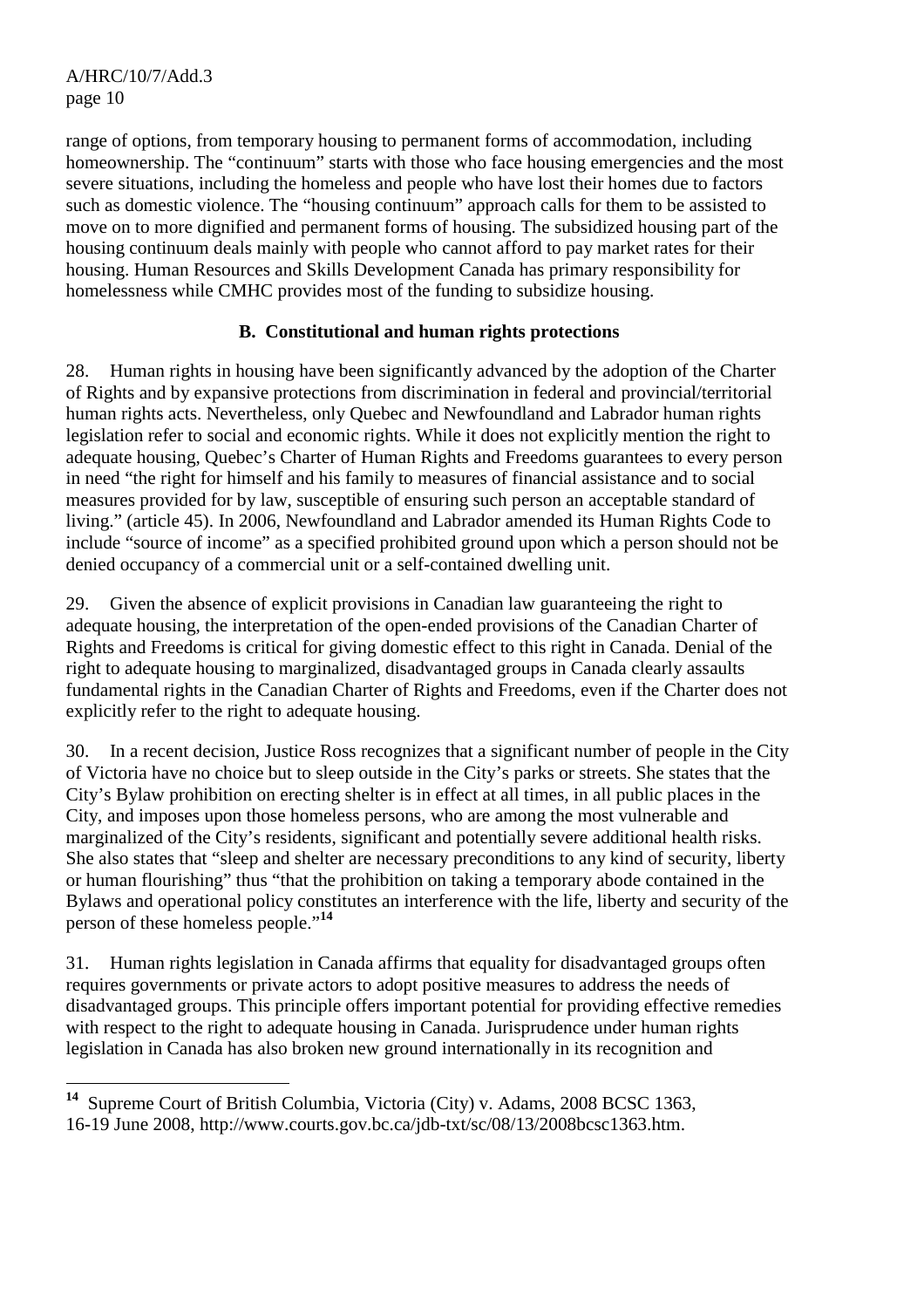prohibition of discrimination on the basis of poverty or income level in housing. Discrimination on the basis of poverty has been found to deny women, single mothers, social assistance recipients and other disadvantaged groups access to the most affordable rental housing or to affordable credit for homeownership.

32. The Special Rapporteur welcomes the current review in Quebec if the effectiveness and enforceability of social and economic rights in its human rights legislation and also the work of the Ontario Human Rights Commission in relation to the right to adequate housing.**<sup>15</sup>** It is hoped that all human rights bodies in Canada will devote increasing attention to the crisis of homelessness and inadequate housing and seek effective remedies.

33. It appears that no action has been taken in response to the repeated recommendations of the CESCR to include economic, social and cultural rights in the Canadian Human Rights Act and in provincial/territorial human rights legislation. The exclusion of rights such as the right to adequate housing from the statutory mandate of national human rights institutions is of particular concern in view of the Paris Principles.

34. The Special Rapporteur welcomes the initiative of the City of Montreal leading to the adoption of the Montreal Charter of Human Rights and Responsibilities. It contains commitments to ensure access to affordable and appropriate housing and recognizes the need for effective remedies by including a complaints mechanism to an ombudsperson. The Special Rapporteur hopes this practice will be replicated elsewhere.

#### **C. Civil society**

35. The Special Rapporteur was particularly impressed by the amount and quality of the work that is carried out by civil society organizations, service providers and academics on adequate housing using a human rights perspective.

36. He also noted that civil society organizations and service providers are overwhelmed and facing great stress in their work and often heavily relying on voluntary contributions. Given the very high quality of research and academic work on housing, there is room for authorities in charge of programmes and policies to further use these elements in their work.

## **IV. CONCERNS RELATED TO ADEQUATE HOUSING**

37. The Special Rapporteur welcomes the information received from the Government that 80 per cent of Canadian households are able to house themselves in the private market. The Special Rapporteur will focus his comments on the most vulnerable people and groups, those whose rights are allegedly denied, and on issues that may become problematic in the future for other parts of the population.

## **A. Affordability and core housing need**

38. Canada Mortgage and Housing Corporation (CMHC) has established a definition of people living in "core housing need". A household is said to be in core housing need if its housing falls

 $\overline{a}$ 

**<sup>15</sup>** See OHRC, op. cit.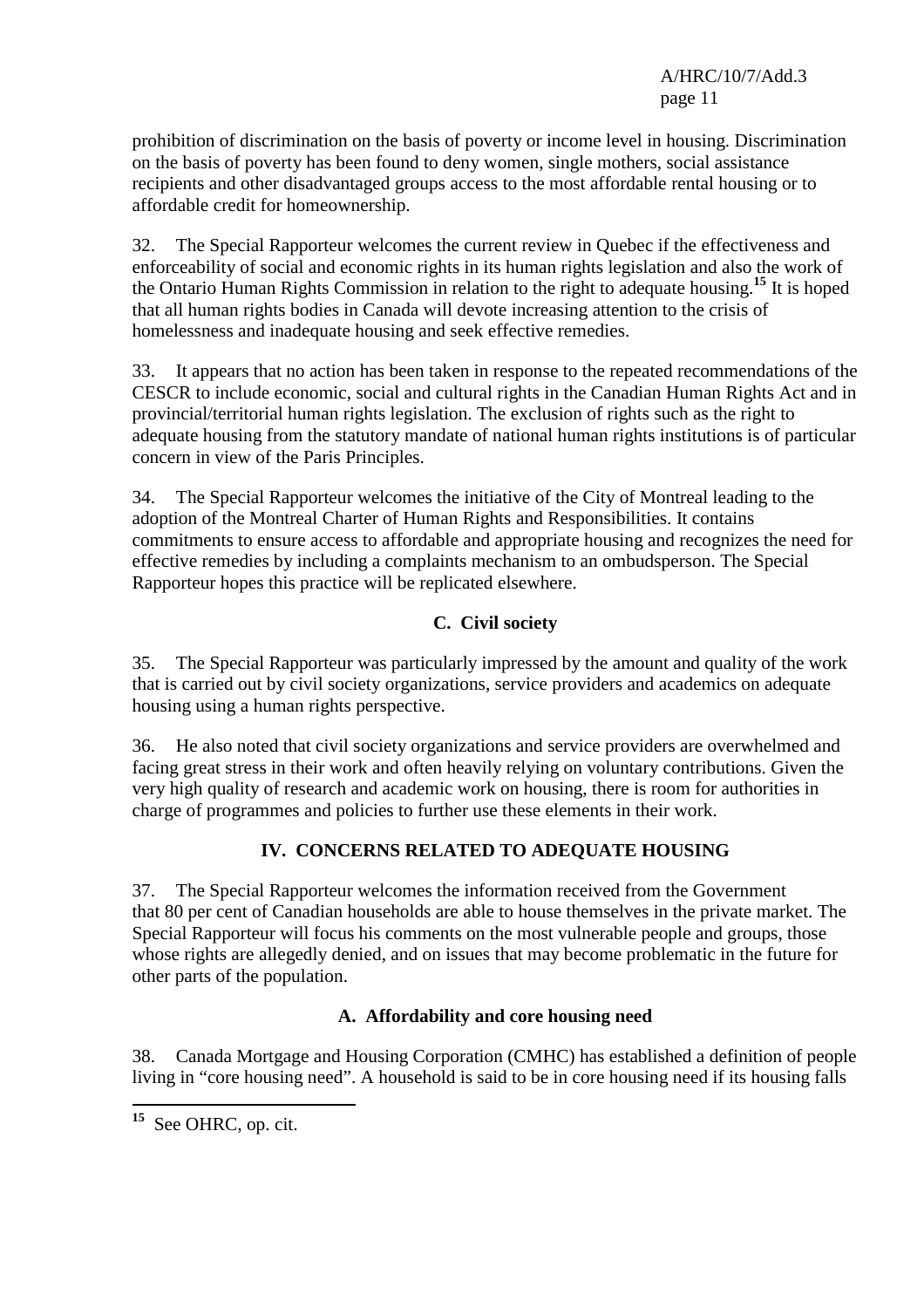below at least one of the adequacy, affordability or suitability, standards and it would have to spend 30 per cent or more of its total before-tax income to pay the median rent of alternative local housing that is acceptable (meets all three standards).<sup>16</sup>

39. A household is not in core housing need if its housing meets all of the adequacy, suitability and affordability standards or if its housing does not meet one or more of these standards, but it has sufficient income to obtain alternative local housing that is acceptable (meets all three standards). In 2001, nationally there were an estimated 1.5 million households in core housing need, representing about 13.7 per cent of all households in Canada.

40. Statistics Canada reports that three million Canadian households - 24.9 per cent of the overall - are paying 30 per cent or more of their income on shelter. Spending 30 per cent or more of household income on shelter can potentially jeopardize the amount of money available for food, medicine, energy, transportation, childcare and other necessities, particularly for low income households. Income and shelter cost data from Canada's 2006 Census released in May and June of 2008 seem to confirm the testimonies that the Special Rapporteur received during his fact-finding mission.**<sup>17</sup>**

41. The high number of households paying 30 per cent or more of income on shelter is due to the fact that shelter costs have increased 18.5 per cent from 2001 to 2006, which is substantially higher than the inflation rate of 11.26 per cent over those same years.**<sup>18</sup>** Meanwhile, Statistics Canada reports that over that same time period, median earnings for the bottom 20 per cent of working Canadians fell by 3.1 per cent. Statistics Canada also reported that over the past quarter century, median earnings for the bottom 20 per cent of working Canadians fell by 20.6 per cent in the face of large increases in the costs of shelter, energy, medicine, transportation, clothing, food and other necessities. At the same time, social assistance rates across the country are decreasing. Between 1989 and 2005, when the cost of living rose by 43 per cent, social assistance benefit rates declined in both absolute and relative terms in all provinces, except Quebec and Newfoundland and Labrador. As a result of cuts to benefits, welfare incomes stand at their lowest level since the mid-1980s. None of the provinces have welfare incomes that match Statistic Canada's Low Income Cut Offs.**<sup>19</sup>** Indeed, in 2006, welfare incomes of single women averaged 40 per cent of this poverty line.

**<sup>18</sup>** Idem, p. 21.

 $\overline{a}$ 

<sup>19</sup> Statistics Canada does not measure poverty but defines a set of income cut-offs below which people may be said to live in straitened circumstances, commonly seen as poverty lines (The

**<sup>16</sup>** Adequate dwellings are those reported by their residents as not requiring any major repairs. - Affordable dwellings cost less than 30 per cent of total before-tax household income. Suitable dwellings have enough bedrooms for the size and make-up of resident households, according to National Occupancy Standard (NOS) requirements.

**<sup>17</sup>** Statistics Canada, "Changing Patterns in Canadian Homeownership and Shelter Costs", 2006 Census, p. 22, http://www12.statcan.ca/english/census06/analysis/shelter/ pdf/97-554-XIE2006001.pdf.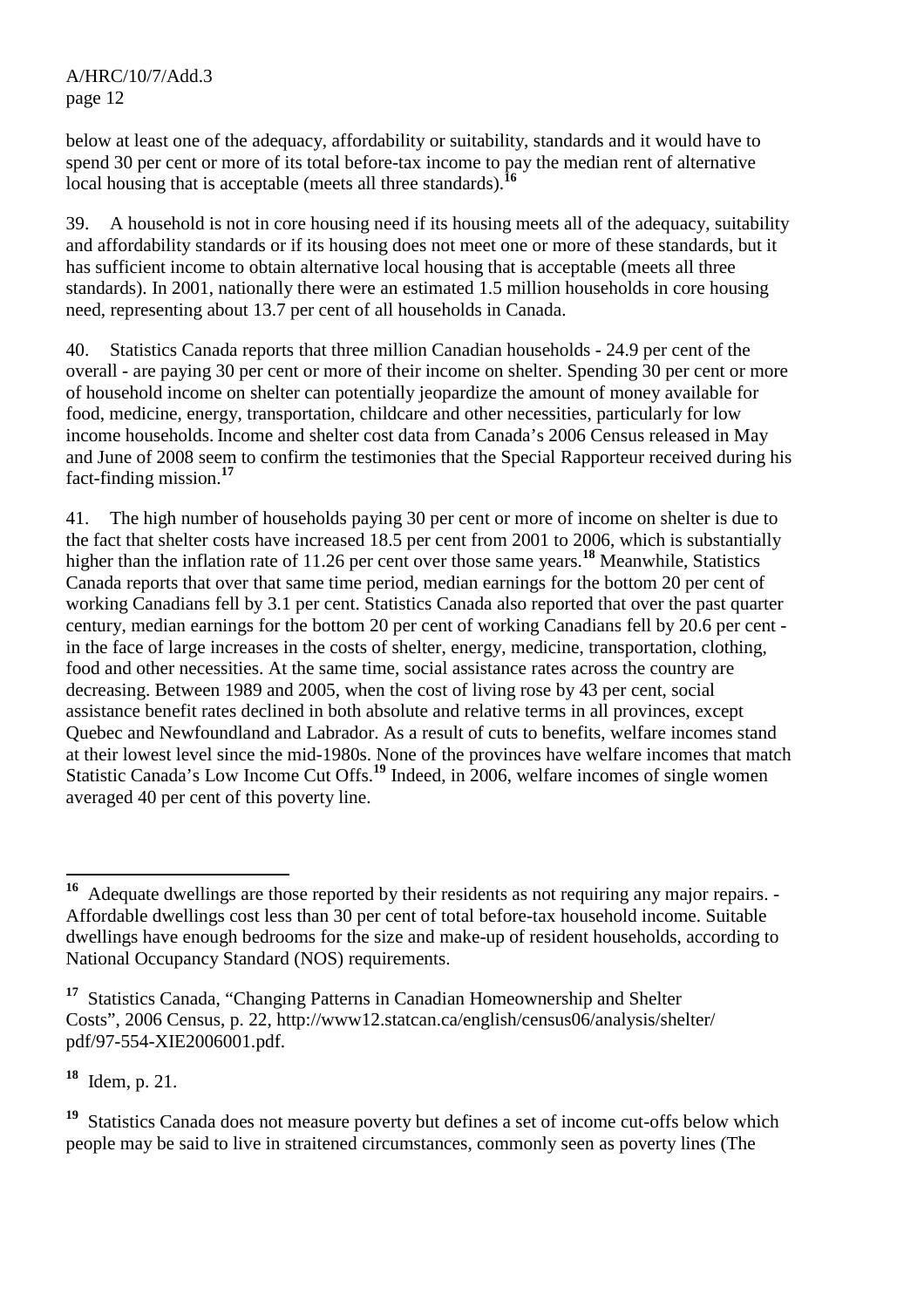42. This situation puts additional pressure on households, especially on those already facing payment problems.**<sup>20</sup>** In Ontario, 66,746 renter households received applications for eviction in 2006, an increase of 21 per cent since 1998, the year the tenant protection and rent regulation laws were substantially eroded. No official statistics on the number of person evicted is released.**<sup>21</sup>**

43. Erosion of housing affordability is strong amongst tenant households, whose incomes are, on average, less than half of the household incomes of owner households in Canada. Despite increases in homeownership, recent private sector surveys have also pointed to growing affordability problems for this category.**<sup>22</sup>**

44. As the definition of core housing need is more restrictive than the human rights definition of adequate housing, the number of people living in inadequate housing may be higher than the available figures. For instance, General Comment 4 on the right to adequate housing in the International Covenant on Economic, Social and Cultural Rights, lists seven important aspects to this right.**<sup>23</sup>** In addition to affordability and habitability (which are contained in the core housing need definition), the key aspects include legal security of tenure, access to services, accessibility, location and cultural adequacy. There are no national statistics on this more complete definition of adequate housing. Therefore the number of households in inadequate housing may be much larger than the core housing need numbers indicate.

#### **B. Public housing**

45. The Special Rapporteur observed a shortage of social housing stock across the country, despite significant construction during the period from 1973 to 1993. While 40 per cent of all housing in the Netherlands is social housing, 22 per cent in the United Kingdom and Sweden, 14 per cent in Germany, France and Ireland, and 10 per cent in Finland, Canada has only 5 per cent of its overall housing stock as social housing.**<sup>24</sup>**

46. The low level of new rental housing starts has been a consistent pattern for almost three decades, according to research studies. Since most low and moderate-income households cannot

-Canadian Fact Book on Poverty 2000, by David P. Ross, Katherine J. Scott and Peter J. Smith, Canadian Council on Social Development, 2000, Chapter 2).

<sup>20</sup> See for instance the Wellesley Institute National Housing Report Card, 1 February 2008, http://www.wellesleyinstitute.com/. See also "Rethinking the Housing Affordability Challenge", Discussion paper commissioned for the Government of Canada's "Canadian Housing Framework Initiative," January 2005, 14 pages, http://www.urbancentre.utoronto.ca.

**<sup>21</sup>** Wellesley Institute, Submission to the Universal Periodic Review, August 2008.

**<sup>22</sup>** RBC Economics, "Housing Affordability", March and December 2008, http://www.rbc.com.

**<sup>23</sup>** The Special Rapporteur identified other specific and additional factors affecting the right to adequate housing (see A/HRC/7/16, para. 5).

**<sup>24</sup>** Hulchanski, op. cit, pp. 8-9.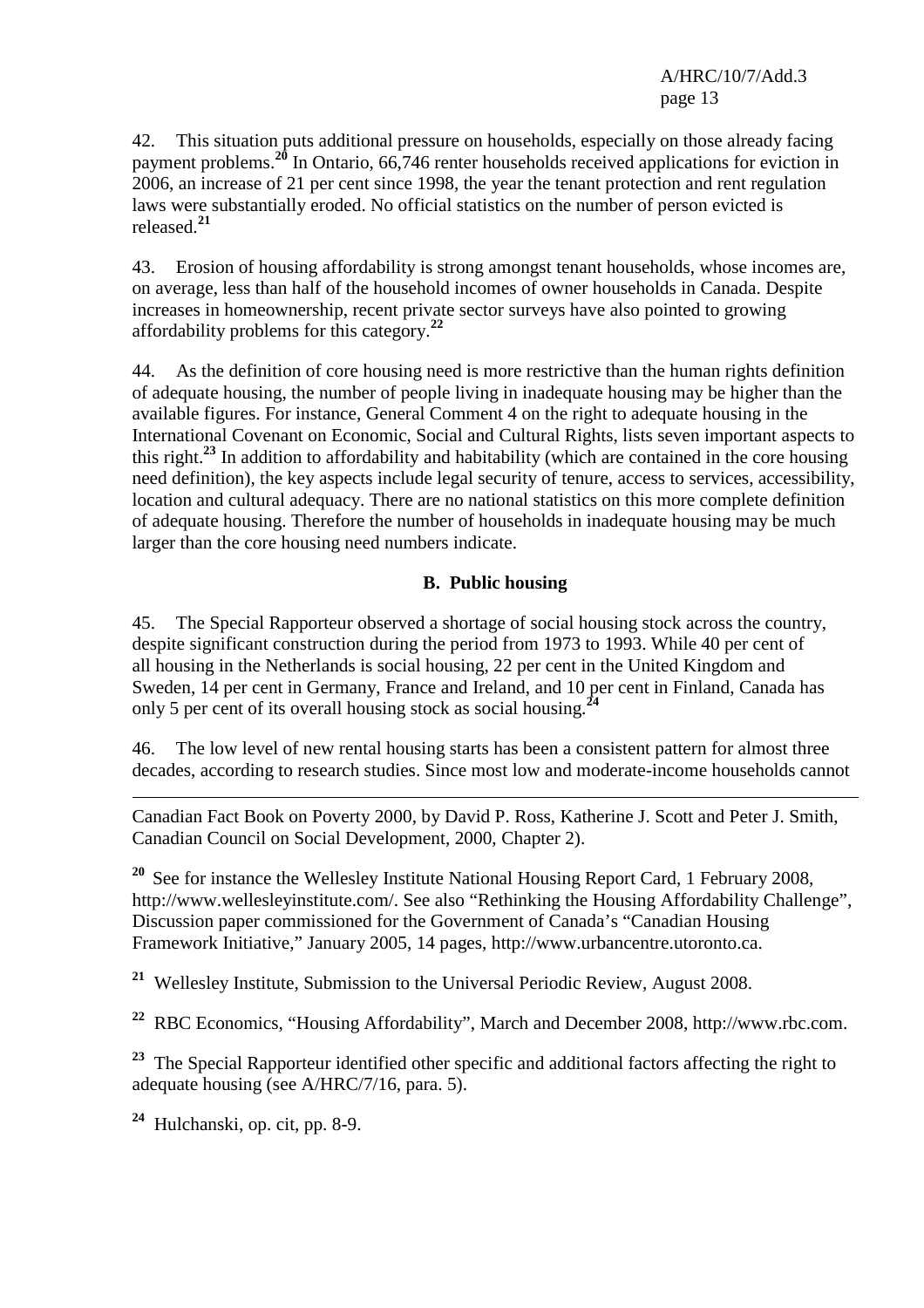afford to enter the home ownership market, the small number of new rental construction has been identified as a cause for concern. According to rental market surveys from CMHC, the new rental housing tends to have rents higher than those of existing rental housing. Rent regulation legislation to protect rental housing affordability is under the jurisdiction of provincial governments, but there is an uneven system of rent regulation. In 1998, Ontario moved from rent regulation to "vacancy decontrol", which places no control on the rent for a vacant unit. A relatively high mobility in the tenant population moving from one rental unit to another, as well as tenant evictions applications that have reached more than 60,000 annually,**<sup>25</sup>** means that a significant number of rental units become vacant annually and fall outside the rental regulation legislation. Other legislation to protect the legal security of tenure - including eviction legislation and legislation to control the demolition and conversion of rental properties - varies considerably from province to province and, in many parts of the country, is non-existent.

47. Metropolitan Toronto's non-profit co-operative housing was recognized as a "global best practice" at the time of Habitat II. Most of the country's co-op housing was built with the support of the national housing programme from 1973 to 1993, although some co-ops were built before this period and a number have been built in British Columbia, Ontario and Quebec under provincial programmes. Specific issues facing housing co-operatives include repair issues for so-called "leaky" co-ops in British Columbia that were built to low standards; financing issues for co-ops funded under specific federal programme; and ongoing concerns about preserving and enhancing affordability through additional housing subsidies for lower income households living in co-ops. The federal government has recognized the positive experience of housing co-operatives by agreeing to transfer administration of co-op housing programmes to an independent third sector agency that draws on the significant expertise of the Canadian co-operative housing movement. There has been relatively little new co-op housing built in Canada in recent years with the loss of federal and provincial housing funding.

48. The latest figures from Statistics Canada's Survey of Government Revenue and Expenditures (based on the fiscal year ending in March of 2008) reveals a 43 per cent cut in federal housing spending over the previous year, dropping from \$3.5 billion in 2007 to \$2.01 billion in 2008. Federal housing spending in 2008 is at its lowest level since 2003. Combined provincial and territorial housing spending increased from \$2.4 billion to \$2.7 billion, mainly due to an increase of \$260 million in housing spending recorded in the Province of Alberta from 2007 to 2008. Most other provinces and territories did not add new housing dollars, despite the evidence of growing housing need across the country.

49. According to the Federation of Canadian Municipalities, "CMHC estimates Canada will need 45,000 new rental units each year for the next 10 years just to keep up with current demand; at least half of these will have to be affordable units. At the same time, construction of new rental units has plummeted from 25,000 to fewer than 15,400 per year in the last decade. Demolition and conversion eats away at the affordable rental stock, while many affordable

 $\overline{a}$ <sup>25</sup> Centre for Human Rights in Accommodation (CERA), "Challenging Homelessness and Poverty as Human Rights Violations", p. 1, www.equalityrights.org/.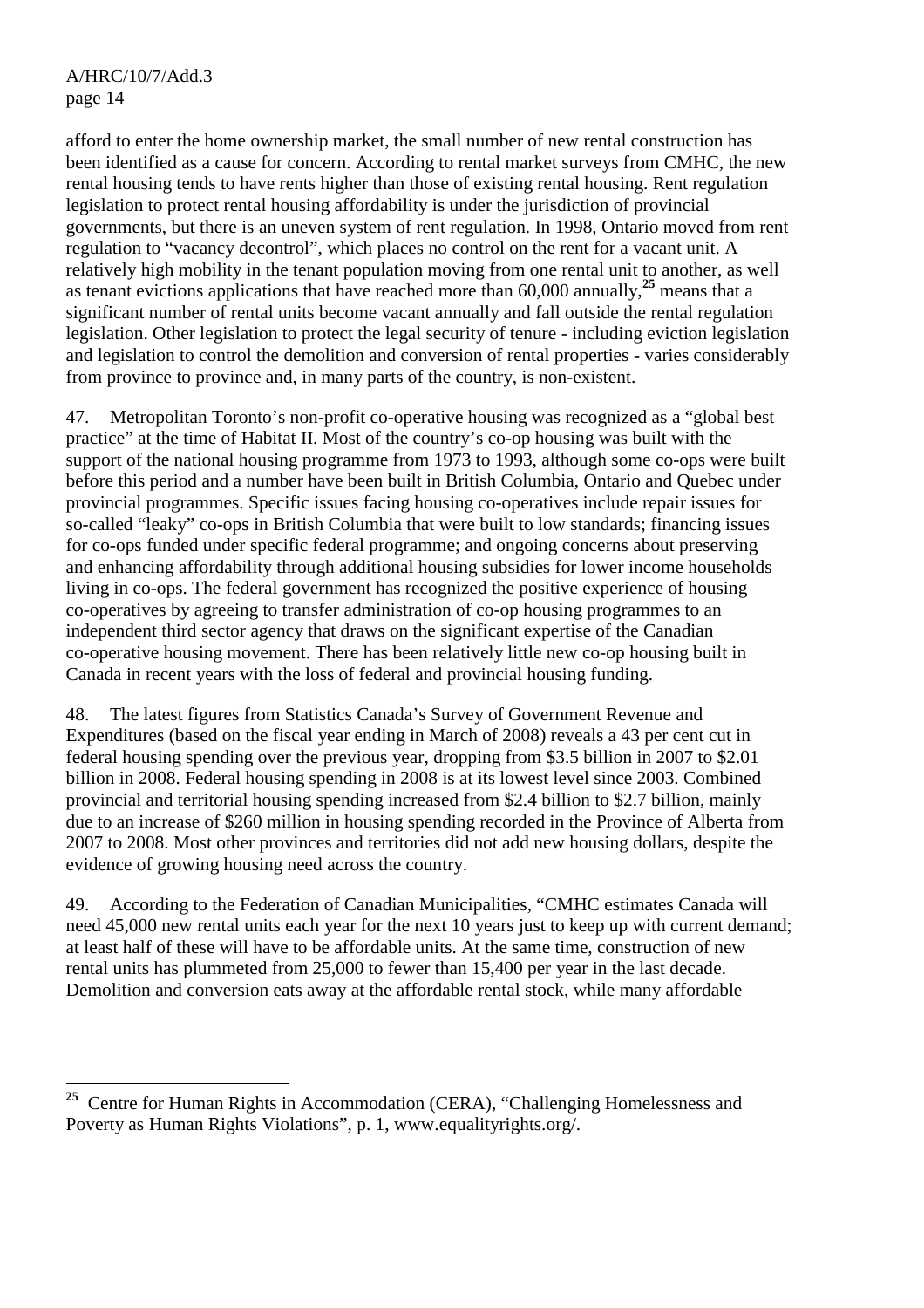houses crumble."**<sup>26</sup>** Some government officials expressed their concerns about the progressive "ghettoization" of public housing to the Special Rapporteur.

#### **C. Discrimination**

50. Despite the legal prohibition of discrimination with respect to housing, investigations into social and private housing in Canada reveal the persistence of discrimination against some groups, including on the basis of race, country of origin, sex, age, marital status, family status, sexual orientation, disability and social condition (including poverty and reliance on social assistance).**<sup>27</sup>**

51. Many landlords operating in the private market continue to engage in discriminatory practices such as: screening-out tenants based on their social condition, source of income or because they receive social assistance; refusing to rent to single mothers, families with children; precluding young people and new immigrants from accessing accommodation because of their inability to provide landlord references, credit history, and substantial work history; refusing to accommodate persons with disabilities; and denying accommodation to 16 and 17 year olds living independently of parents.

52. Figures indicate that some sectors of the population are disproportionately affected by inadequate housing conditions. Statistics Canada reports that immigrants face higher shelter costs (and lower incomes) than the Canadian-born population.**<sup>28</sup>**

## **V. HOMELESSNESS**

53. The Special Rapporteur remains concerned about the significant number of homeless in all parts of the country and by the fact that the Government could not provide reliable statistics on the number of homeless. During the mission, he came across particularly severe situations such as in Downtown Eastside in Vancouver.

54. It has been stated that the widespread and rapid growth of homelessness in Canada since the mid-1990s is unprecedented since World War II.**<sup>29</sup>** While the Homelessness Partnering Secretariat has estimated that there might be 150,000 homeless people across Canada, other experts have suggested that the actual number may be twice as large.**<sup>30</sup>**

**<sup>28</sup>** Idem., footnote 21 at p. 27.

**<sup>29</sup>** Gordon Laird, Homelessness in a growth economy: Canada's 21st century paradox, Sheldon Chumir Foundation for Ethics in Leadership, 2007, p. 27, http://www.chumirethicsfoundation.ca. For an overview of youth homelessness see: www.raisingtheroof.org.

**<sup>30</sup>** Idem.

 $\overline{a}$ 

**<sup>26</sup>** FCM, A National Affordable Housing Strategy, http://www.fcm.ca/english/documents/ afford.html.

**<sup>27</sup>** CMHC, State of Knowledge on Housing Discrimination, Socio-economic Series 104, May 2002, http://www.cmhc-schl.gc.ca/odpub/pdf/62781.pdf.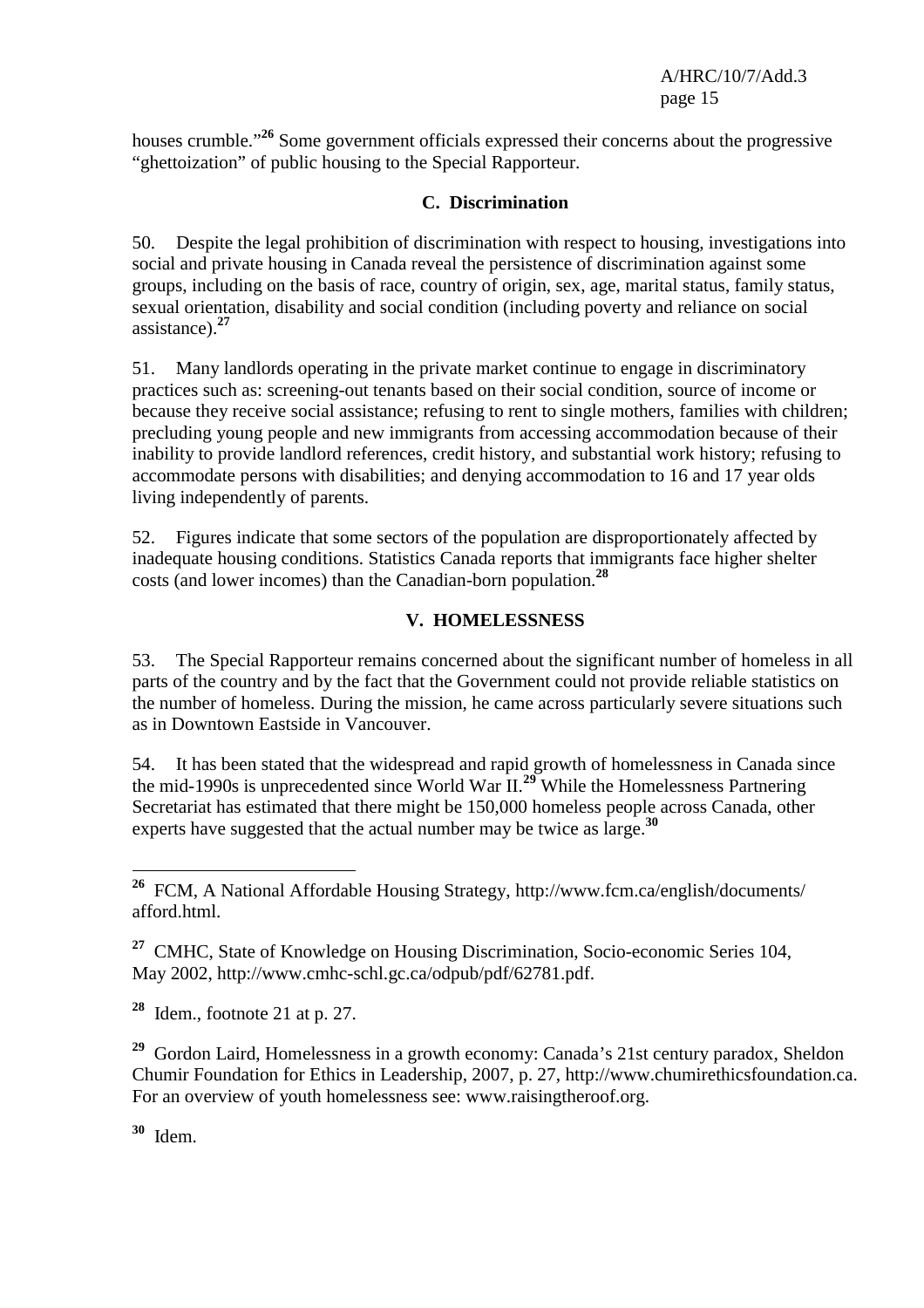55. While the issue has been under discussion for a long time, Canada still doesn't have an official definition of homelessness.**<sup>31</sup>** The Special Rapporteur is of the view that reaching an agreed definition of homelessness that includes a deep understanding of the systemic causes of homelessness is the first step to address the issue and is of crucial importance to draw efficient and cost-effective programmes.

56. The heavy impact of inadequate housing and homelessness on health and life has been documented.**<sup>32</sup>** As early as 1999, the Human Rights Committee expressed concern that homelessness had led to serious health problems and even to death in Canada. It recommended "that the State party take positive measures required by article 6 to address this serious problem."**<sup>33</sup>** The federal government has committed a one-time-only allocation of \$22 million per year for five years for a pilot project that will address mental health and homelessness.

57. While there are no reliable national numbers on homelessness, local surveys in communities like Calgary,**<sup>34</sup>** Vancouver, Edmonton and Ottawa all report that homelessness continues to be on the rise.**<sup>35</sup>** The city of Victoria states that "pressures on the streets of Victoria are reaching a breaking point. Victoria needs a community-owned solution to end homelessness for its residents."**<sup>36</sup>** So-called "tent cities" are another manifestation of homelessness in various locations throughout the country.

58. Nunavut is the only Canadian jurisdiction with a minister for homelessness. The federal government named a cabinet minister with responsibility for homelessness in 1999, but in 2008, that responsibility is one of several assigned to the federal Human Resources and Skills Development Canada. In some provinces, the responsibility for homeless services is scattered

<sup>32</sup> See for instance, Stephen W. Hwang, Homelessness and Health, Canadian Medical Association Journal, 23 January 2001; 164 (2), or Sharon Chisholm, Affordable Housing in Canada's Urban Communities: A Literature Review prepared for Canada Mortgage and Housing Corporation, July 2003.

**<sup>33</sup>** CCPR/C/SR.1747, 6 April 1999.

<sup>34</sup> For an in depth look at the impact on children and families in Calgary see the documentary by Laura Sky "Home Safe Calgary" at www.skyworksfoundation.org.

<sup>35</sup> See for instance the Wellesley Institute National Housing Report Card, 1 February 2008 and Gordon Laird, op. cit, p. 12.

**<sup>36</sup>** http://www.victoria.ca/cityhall/tskfrc\_brcycl.shtml.

 $\overline{a}$ **<sup>31</sup>** See for instance, Parliamentary Research Branch, Homelessness, January 1999, PRB 99-1E (http://dsp-psd.pwgsc.gc.ca). The parliamentary study makes a distinction between two categories of homeless persons: (a) visibly homeless: sleep on the streets and in places not designed for habitation and (b) invisibly homeless: live in substandard housing or people double up with others, sometimes even illegally, to escape living on the street. It also characterizes different types of homelessness: chronically homeless group; cyclically homeless group; temporarily homeless group and at risk of homelessness.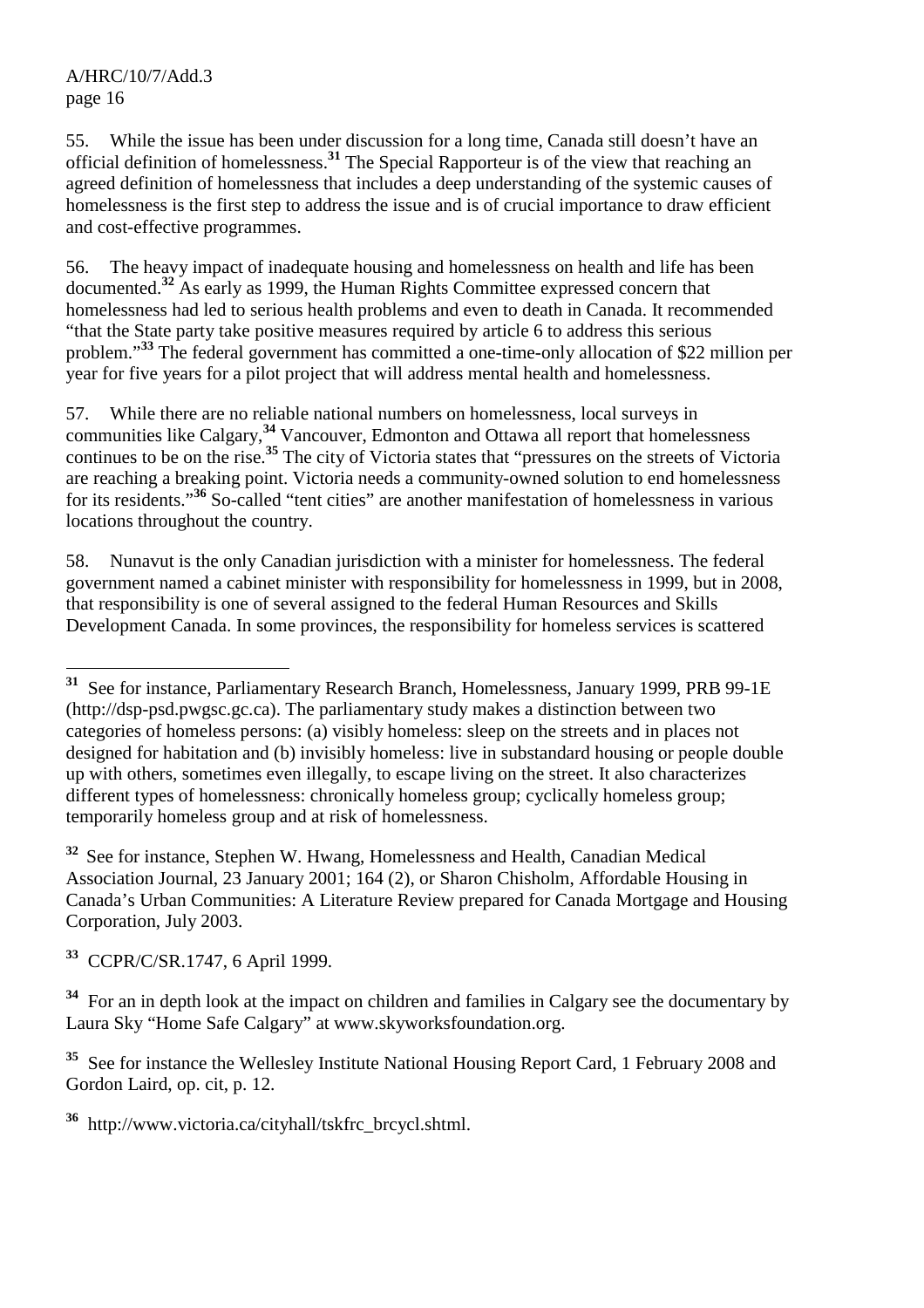among a variety of departments, including health, social services, housing, corrections, education and policing. This situation, it is argued, can result in a lack of coordination of services and uneven service levels for different populations in different parts of the country.

59. In its most recent review of Canada's periodic report, the Committee on Economic, Social and Cultural Rights called upon "federal, provincial and territorial governments to address homelessness and inadequate housing as national emergency by reinstating or increasing, where necessary, social housing programmes for those in need, improving and properly enforcing anti-discrimination legislation in the field of housing, increasing shelter allowances and social assistance rates to realistic levels, and providing adequate support services for persons with disabilities".**<sup>37</sup>**

60. The CESCR has also called on Canada to "implement a national strategy for reduction of homelessness that includes measurable goals and timetables, consultation and collaboration with affected communities, complaints procedures, and transparent accountability mechanisms, in keeping with ICESCR standards".**<sup>38</sup>**

61. Several Canadian provinces have announced a commitment to implement a comprehensive poverty reduction strategy, including specific plans to target homelessness and housing insecurity. Newfoundland and Labrador, and Quebec, both have plans in place; and Ontario has announced in December the outline of its poverty reduction plan restricted to children.

62. The lack of action to address homelessness has a high cost for society not only in moral but also in financial terms. Studies have also attempted to quantify the financial impact of homelessness and housing insecurity. For instance, it is estimated that it costs taxpayers more than \$50,000 per year to support each homeless resident in British Columbia<sup>39</sup> and \$4.5 and \$6 billion annually for an estimated 150,000 homeless in Canada.**<sup>40</sup>**

# **VI. WOMEN'S RIGHT TO ADEQUATE HOUSING**

63. The lack of adequate and secure housing particularly impacts women who are disproportionally affected by poverty, homelessness, housing affordability problems, violence and discrimination in the private rental market.**<sup>41</sup>** During his visit, the Special Rapporteur heard many testimonies from women concerning their inadequate living conditions including derelict

 $\overline{a}$ **<sup>37</sup>** CESCR, Concluding observations, 22 May 2006, E/C.12/CAN/CO/4 - E/C.12/CAN/CO/5, para. 62. Additional information on homelessness can be found at: http://intraspec.ca/ homelessCanada.php.

**<sup>38</sup>** Idem.

**<sup>39</sup>** City of Victoria, Mayor's Task Force on Breaking the Cycle of Mental Illness, Addictions and Homelessness, 19 October 2007, http://www.victoria.ca/cityhall/tskfrc\_brcycl.shtml.

**<sup>40</sup>** Gordon Laird, op. cit.

**<sup>41</sup>** Women's Housing Equality Network, Submission for the Universal Periodic Review of Canada, September 2008.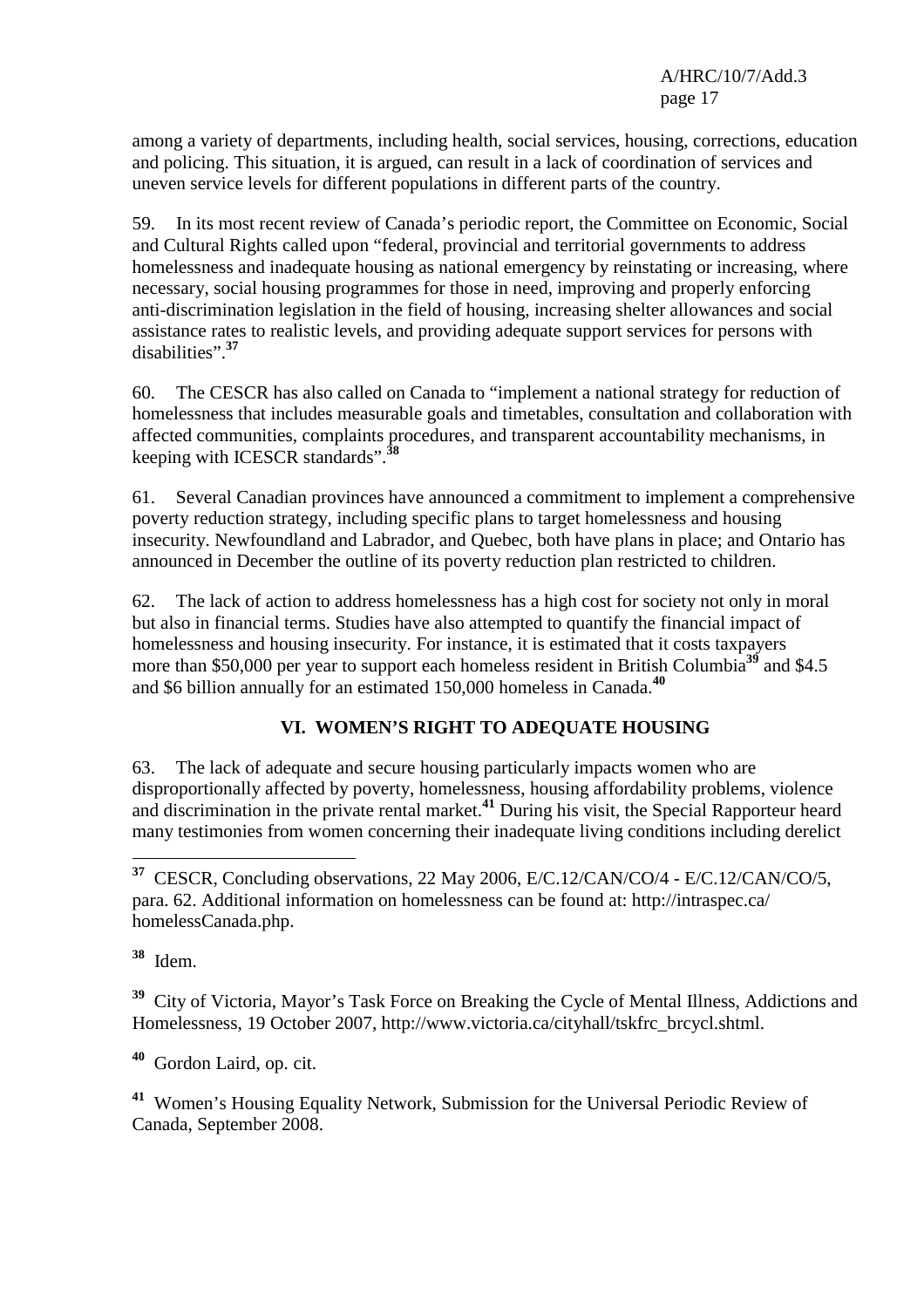and overcrowded houses, and insufficient social assistance entitlements to meet the cost of housing and other living expenses, the lack of shelter spaces for homeless women and women fleeing violence.**<sup>42</sup>** Sexual abuse is a major cause and consequence of homelessness among young women. A recent study found that 1 in 5 homeless women interviewed reported having been sexually assaulted while on the streets or homeless.**<sup>43</sup>**

64. In some places across the country women attempting to leave abusive situations are either not given priority status for subsidized or government assisted housing or priority status is difficult to attain due to bureaucratic requirements that are hard to meet. With few housing options, women are given little choice but to return to abusive households, move from place to place ("couch surf") among family and friends, or take a chance at the streets - all while running the risk of apprehension of their children by child protection agencies. Once a woman loses her children, it is very difficult for her to get them back. Her welfare entitlement is reduced making adequate accommodation (essential to get her children back) inaccessible.**<sup>44</sup>** The Ontario Human Rights Commission stated that it was "extremely troubled to hear that children in Ontario continue to be relinquished or apprehended by children's aid societies because of inadequate housing - concerns that were previously noted by the CESCR."**<sup>45</sup>** Despite efforts in this field, shelters are inexistent in some parts of Canada and shelter operators report that they cannot cope with the demand.

65. A 2006 CMHC-funded research report entitled "Housing Discrimination against Victims of Domestic Violence" found that discrimination against battered women by landlords exists. This builds on earlier research which found that women may face discrimination based on factors such as gender, ethnicity, and marital and social status. For example, landlords or property managers might refuse to rent to teenage mothers or low-income or visibly minority women. As in many places, women's housing conditions and homelessness are related to poverty.**<sup>46</sup>** Statistics indicate that female-headed single parent families have the lowest incomes compared to other types of families. Women earn on average 30 per cent less than men for similar work.**<sup>47</sup>** Aboriginal lone-parent mothers have a poverty rate of 73 per cent. Lone parent

**<sup>43</sup>** The Street Health Report 2007, Toronto: September 2007, http://www.streethealth.ca/ Downloads/SHReport2007.pdf.

**<sup>44</sup>** Ibid.

**<sup>45</sup>** OHRC, op. cit.

**<sup>46</sup>** CERA, *Women and Housing in Canada: Barriers to Equality*, March 2002.

**<sup>47</sup>** Statistics Canada, "Measuring Violence Against Women: Statistical Trends 2006", 2006, pp. 85-86.

 $\overline{a}$ <sup>42</sup> For instance in October 2005, when the Special Rapporteur co-organized the North American Regional Consultation on Women and the Right to Adequate Housing in Washington D.C., USA. A number of the testimonies received were made by women from Canada. See also The National Anti-Poverty Organization, "Rusty Neal, Voices: Women, Poverty and Homelessness in Canada", May 2004, http://intraspec.ca/.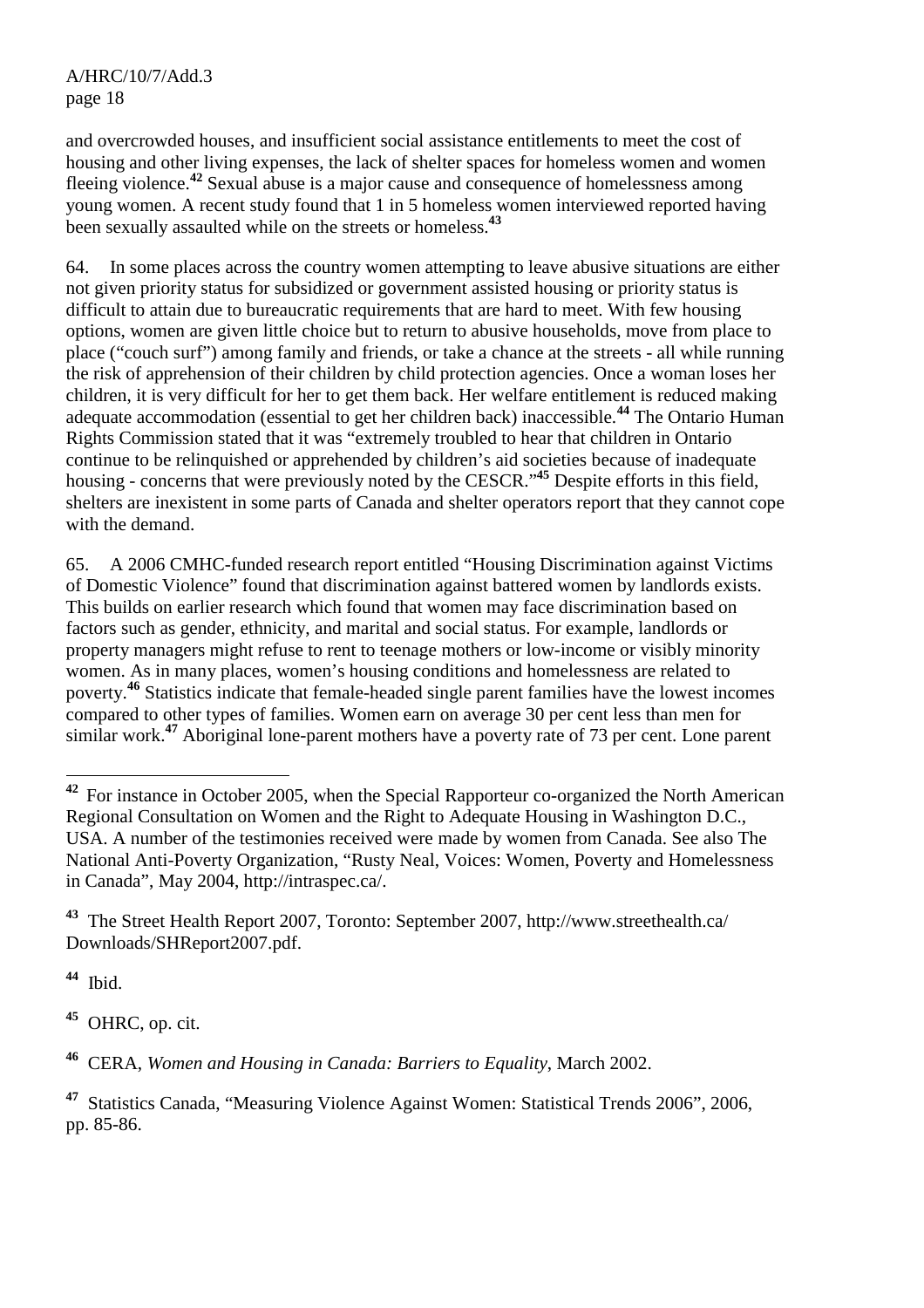families headed by women earned less than 60 per cent of the income of male-headed lone parent families in 2003.**<sup>48</sup>**

66. Women's poverty has combined with the escalating costs of housing. In 2003, 72 per cent of unattached women aged 65 and over who rented were considered to have housing affordability problems, as did 42 per cent of renter families headed by lone mothers and 38 per cent of unattached female renters under the age of 65.

67. Because the majority of low-income women are tenants, access to affordable rental housing is central to addressing women's homelessness. The federal government responsibility transfer for social housing programmes to the provinces/territories seems to have been made without ensuring equal benefit of federal spending in this area for women. Women are more likely than men to meet income qualifications for social housing and therefore more adversely affected by cuts to assisted housing.

68. The inadequacy of supply of subsidized housing in relation to needs has generated waiting lists in largest cities exceeding 5 years, or even 10 years in Toronto. This prevents section of the population, including migrants, from accessing subsidized housing. Because of the shortage in subsidized housing, women have to rely on the private rental market, where they are often confronted with discriminatory practices mentioned above.

# **VII. ABORIGINAL PEOPLES' RIGHT TO ADEQUATE HOUSING**

69. The Aboriginal peoples (Indians or "First Nations", Inuits and Métis) of Canada make up approximately four per cent of the national population. Approximately half of the Aboriginal population lives in urban areas; the rest live in communities on or near what remains of their traditional lands across the entire country. First Nations' remaining lands - where collective title is clearly recognized - are called "reserves" and administered under the federal Indian Act. Inuits and Métis, as well as some Indians, do not live on reserves.**<sup>49</sup>** This system can lead to concerns in relation to ownership, possession, transfers, and management of lands on reserve.**<sup>50</sup>**

70. The federal government has accepted responsibility under the Indian Act and other legislation and programmes for Aboriginal people living on federal recognized reserves, including housing programmes. The 2009 federal budget contains a one-time-only allocation of \$400 for on-reserve Aboriginal housing. The federal government provides an annual subsidy of \$272 million for on-reserve Aboriginal housing. However, the Special Rapporteur was informed about the significant on-reserve housing problems in every part of the country. In addition, with a majority of Aboriginal people living in urban areas or in areas where their claim to land is not yet recognized, neither the federal government, nor the provinces or territories,

<sup>48</sup> Statistics Canada, Women in Canada: A Gender-based Statistical Report, 2006, pp. 133-135.

**<sup>49</sup>** OHCHR/UN-HABITAT, "Indigenous people's right to adequate housing", United Nations Housing Rights Programme, 2005.

**<sup>50</sup>** Idem.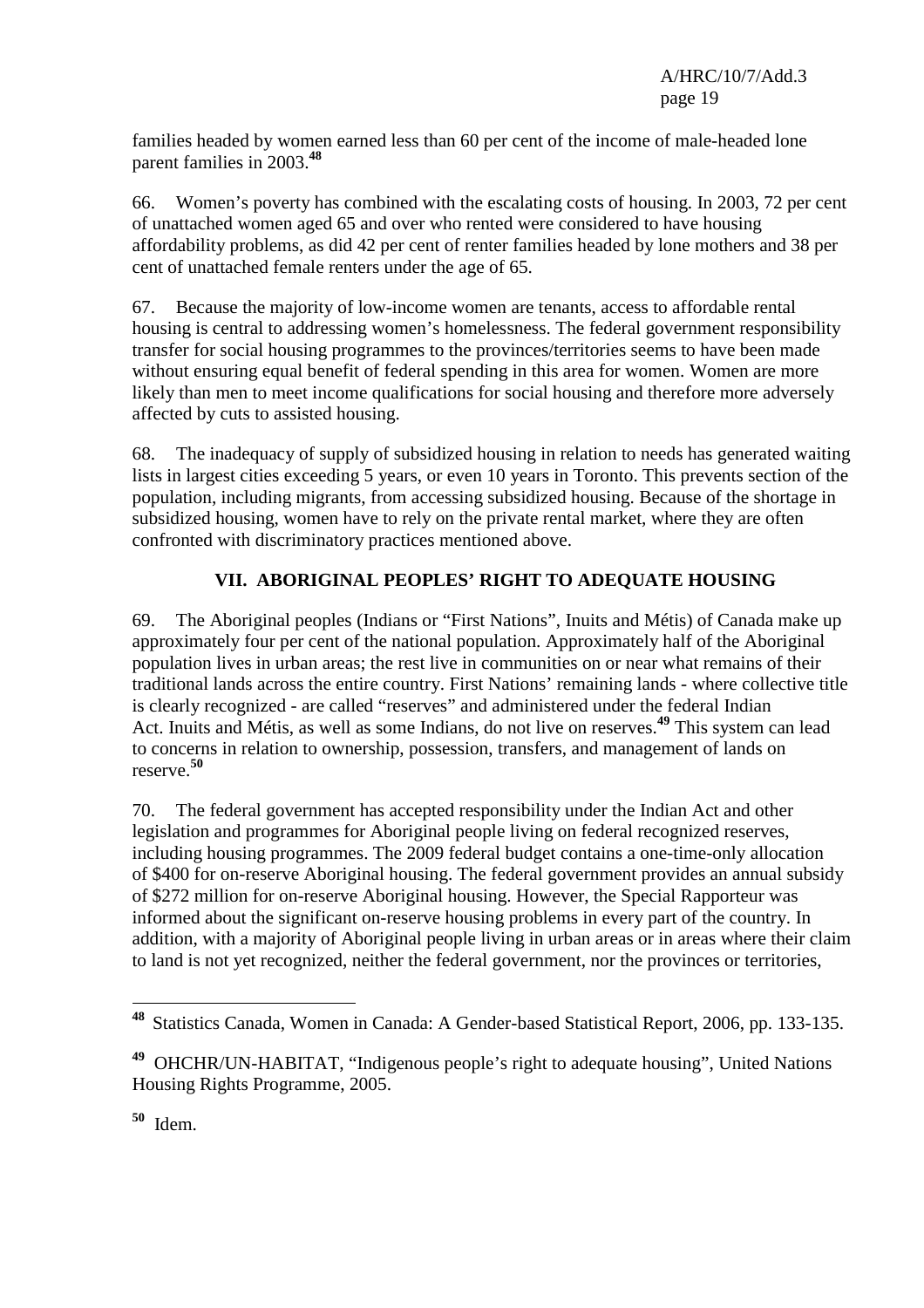accepts responsibility for funding Aboriginal housing initiatives. Aboriginal people are told that they have to compete with non-Aboriginal groups for any available housing or other funding. As already noted, since funding cuts of the 1990s and the transfer of administration of most federal housing programmes to the provinces and territories starting in 1996, there has only been a limited number of short-term, one-time funding initiatives for Aboriginal people living off reserve (except for the one-time allocation of \$300 million in 2005). The practical effect is that very little new Aboriginal housing off-reserve has been funded in recent years, even though local studies in cities as diverse as Toronto and Edmonton show that a very significant number of people who are homeless are of Aboriginal ancestry."**<sup>51</sup>**

71. In his mission report to Canada, the Special Rapporteur on the situation of human rights and fundamental freedoms of indigenous peoples expressed concerns about the housing situation of Aboriginal peoples.**<sup>52</sup>** The Special Rapporteur recommended to the Government that it intensify measures to close the human development indicator gap between Aboriginal and non-Aboriginal Canadians, including on housing, that adequate housing in a large number of Aboriginal communities be declared a priority objective and that adequate credits, investment and other resources be appropriated to solve this urgent problem within the shortest possible time frame.

72. Overcrowded and inadequate housing conditions, as well as difficulties accessing basic services, including water and sanitation, are major problems for Aboriginal peoples. These challenges have been identified for many years**<sup>53</sup>** but progress has been very slow leaving entire communities in poor living conditions for decades.

73. Current figures on access to clean water are difficult to find, but the 2001 Aboriginal Peoples' Survey reported that 16 per cent of Aboriginal people in urban areas said that there were times of the year when their water was contaminated, and the number grew to 19 per cent among Aboriginal people in rural areas.**<sup>54</sup>** In Canada's North, 34 per cent of Inuit people reported that there were times of the year when their water was contaminated.**<sup>55</sup>** In April 2008, Indian and Northern Affairs Canada (INAC) announced one-time funding of \$165 million annually over two years to improve access to safe drinking water and sanitation in First Nations communities.

**<sup>54</sup>** Statistics Canada, "Aboriginal People's Survey 2001 - initial findings: Well-being of the non-reserved Aboriginal Population", 2001, p. 26, http://dsp-psd.tpsgc.gc.ca.

**<sup>55</sup>** Idem.

 ${\bf 51}$ **<sup>51</sup>** Ibid.

**<sup>52</sup>** See E/CN.4/2005/88/Add.3, at para. 36-38, 49, 79, 82, 86, 101 and 105.

**<sup>53</sup>** See for instance the Royal Commission on Aboriginal Peoples (RCAP) final report of November 1996. The five-volume, 4,000-page report covered a vast range of issues and included 440 recommendations (http://www.parl.gc.ca).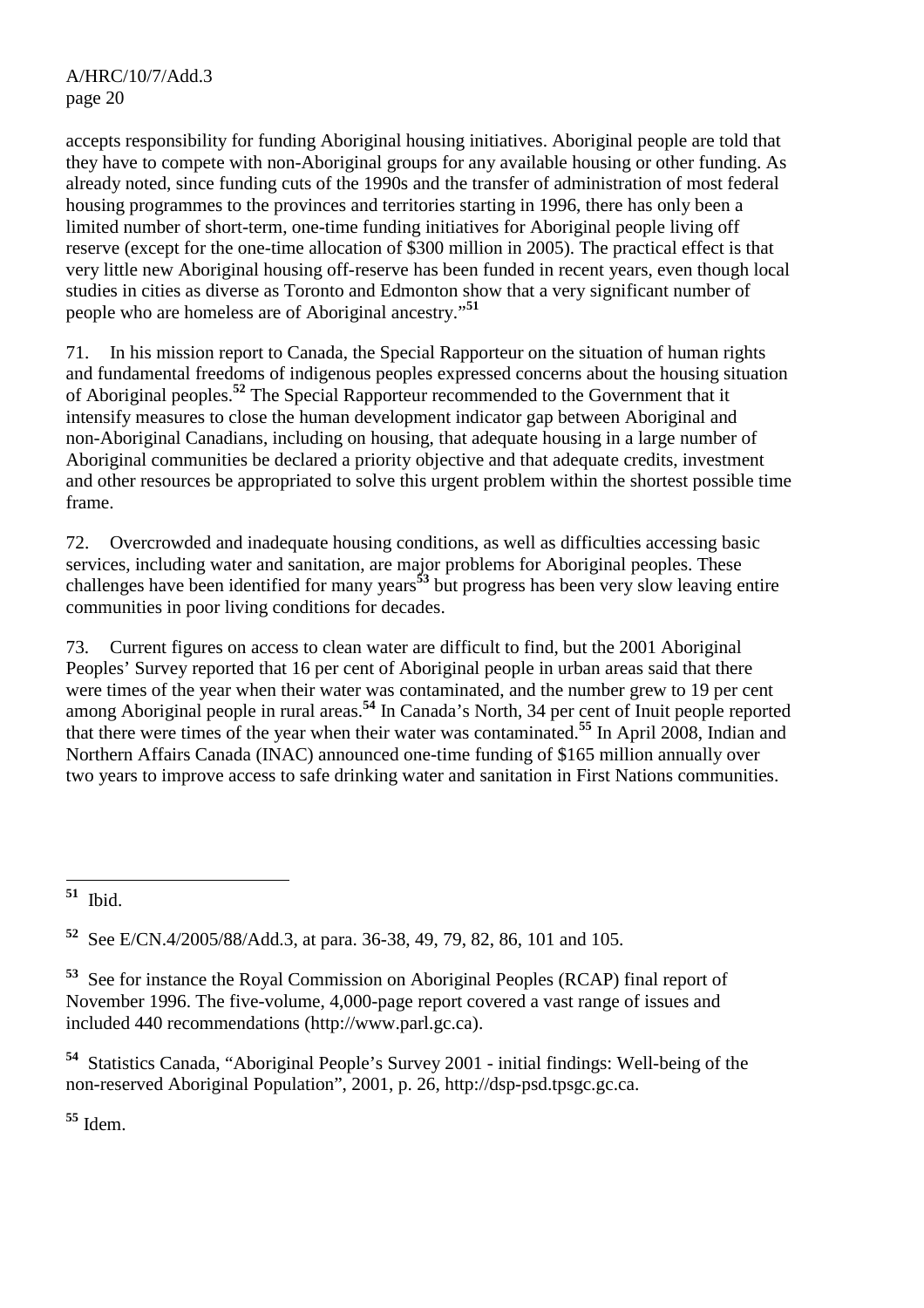74. The Special Rapporteur visited the Lubicon Lake territory to assess the situation in an area on which the Human Rights Committee (HRC) took a decision back in 1990.**<sup>56</sup>** In 2006, both the HRC and CESCR recommended that the Canadian authorities resume negotiations with Lubicon Lake Band and consult with Band before granting licences for economic exploitation of disputed land.**<sup>57</sup>**

75. During his field visit, the Special Rapporteur witnessed the poor living and housing conditions in this area. The community does not receive adequate basic services or access to water. Because of the non-resolved status of these lands, federal and provincial authorities do not agree on their competencies and responsibilities.

76. Moreover, various extractive industries - such as TransCanada Pipeline - continue to work and to develop their activities on the territory under claim. These activities, which seem in contradiction with treaty bodies' recommendations and the right to self-determination and control over natural resources of this community, they have a direct impact on the human rights, including adequate housing of these communities because of the water and air pollution they generate and critical land area taken away from the communities.

# **VIII. ABORIGINAL WOMEN'S RIGHT TO ADEQUATE HOUSING**

77. During his mission, the Special Rapporteur met with many aboriginal women and associations. Aboriginal women face some of the most severe housing conditions and challenges in the country - whether they live off or on reserve or in rural, urban, northern or remote communities. Aboriginal women are often forced to relocate to urban areas as a result of circumstances beyond their control. Major issues affecting Aboriginal women include family and matrimonial real property laws on reserves, overcrowding, violence and homelessness. Aboriginal women with disabilities suffer from further barriers to affordable housing, both on and off reserve.

78. Studies show that Aboriginal women face a much higher rate of gender violence than non-Aboriginal women.**<sup>58</sup>** This includes violence in the family as well as racially motivated attacks carried out often with impunity in the larger society. The lack of protective legislation for women living on reserves, similar to that available to those living off reserve, constitutes an important barrier to the enjoyment of the right to housing and to a life free of violence. There are also concerns about the absence of emergency and transitional shelter on most reserves, which are even more pronounced in northern communities where geographic isolation is also a factor.

 $\overline{a}$ 

**<sup>56</sup>** Lubicon Lake Band v. Canada, Communication No. 167/1984 (26 March 1990), U.N. Doc. Supp. No. 40 (A/45/40) at 1 (1990). Document related to this case are available at: http://www.nisto.com/cree/Lubicon/.

**<sup>57</sup>** Human Rights Committee, Concluding observations, CCPR/C/CAN/CO/5, paragraph 9 and CESCR, Concluding observations, E/C.12/CAN/CO/4, E/C.12/CAN/CO/5, para. 38.

**<sup>58</sup>** See for example Douglas A. Brownridge, "Male partner violence against aboriginal women in Canada, an empirical analysis", Journal of Interpersonal violence, Vol. 13, No. 1, January 2003.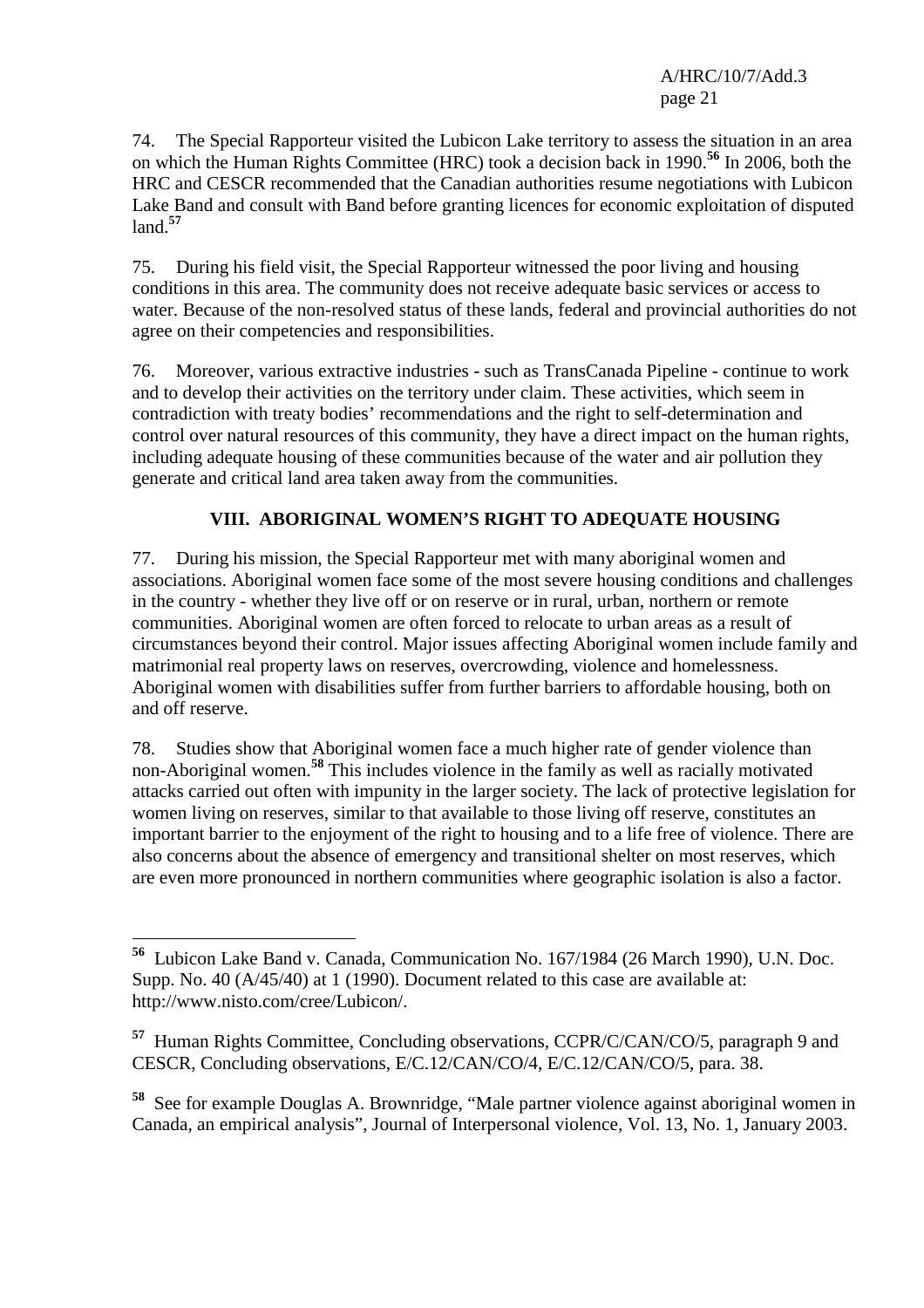79. On reserve, housing concerns for Aboriginal women include gender discrimination as a consequence of the operation of the *Indian Act*, including the lack of matrimonial property protection. In all provinces and territories, legislation governing marital breakdown provides for equal sharing of assets between spouses; often, the main family asset being the house. Due to the constitutional division of powers, the Supreme Court of Canada has held that provincial legislation does not apply in cases where real property on reserve is affected by such breakdown. Some First Nations have adopted rules in regard to matrimonial property division. Yet, neither the *Indian Act* nor any federal legislation provides for a division of property on reserve upon marital breakdown. Such a legislative void results in dramatic results. In some cases, women and their children - are forced to choose between staying in a bad and/or violent situation or leaving the matrimonial home. Often, the choice to leave results in the woman and her children being forced to leave their community and/or become homeless.**<sup>59</sup>** While this has been discussed on many occasions,**<sup>60</sup>** debates are still on-going and little progress has been made the *Indian Act* has not yet been amended.**<sup>61</sup>**

80. In urban areas, the key housing concerns include discrimination in access to safe, quality, affordable, appropriate housing and insufficient emergency and transitional housing designed to meet the distinct needs of Aboriginal women.

81. Lack of affordable housing is impacted by and can lead to the criminalization of Aboriginal women. In their attempts to find and secure affordable housing with limited incomes, Indigenous women are at risk of exploitation by some landlords and gangs. Additionally, without affordable housing Aboriginal women face the threat of having their children apprehended by the state into the child welfare system.

82. The Federal Government has recognized the urgent need to provide for shelter for First Nations Women and their children on reserves fleeing from violence.**<sup>62</sup>** In 2007, the federal government announced one-time funding of approximately \$5 million per year for five years for 35 shelters. However, these efforts seem to fall far short of what is needed to address the magnitude of the problem.

59 **<sup>59</sup>** OHCHR/UN-HABITAT, "Indigenous people's right to adequate housing", op. cit.

**<sup>61</sup>** Bill C-47 which would have established a federal regime for matrimonial real property on reserves, was tabled on in March 2008 but died on the order paper when Parliament was dissolved in September.

**<sup>62</sup>** Government of Canada Announces Five New Women's Shelters for First Nations Communities, 4 March 2008, http://www.cmhc-schl.gc.ca/en/.

**<sup>60</sup>** See for instance Senate Standing Committee on Human Rights, "A Hard Bed to Lie In: Matrimonial Real Property on Reserve", 37th Parliament, 2nd Session, November 2003 http://www.parl.gc.ca/.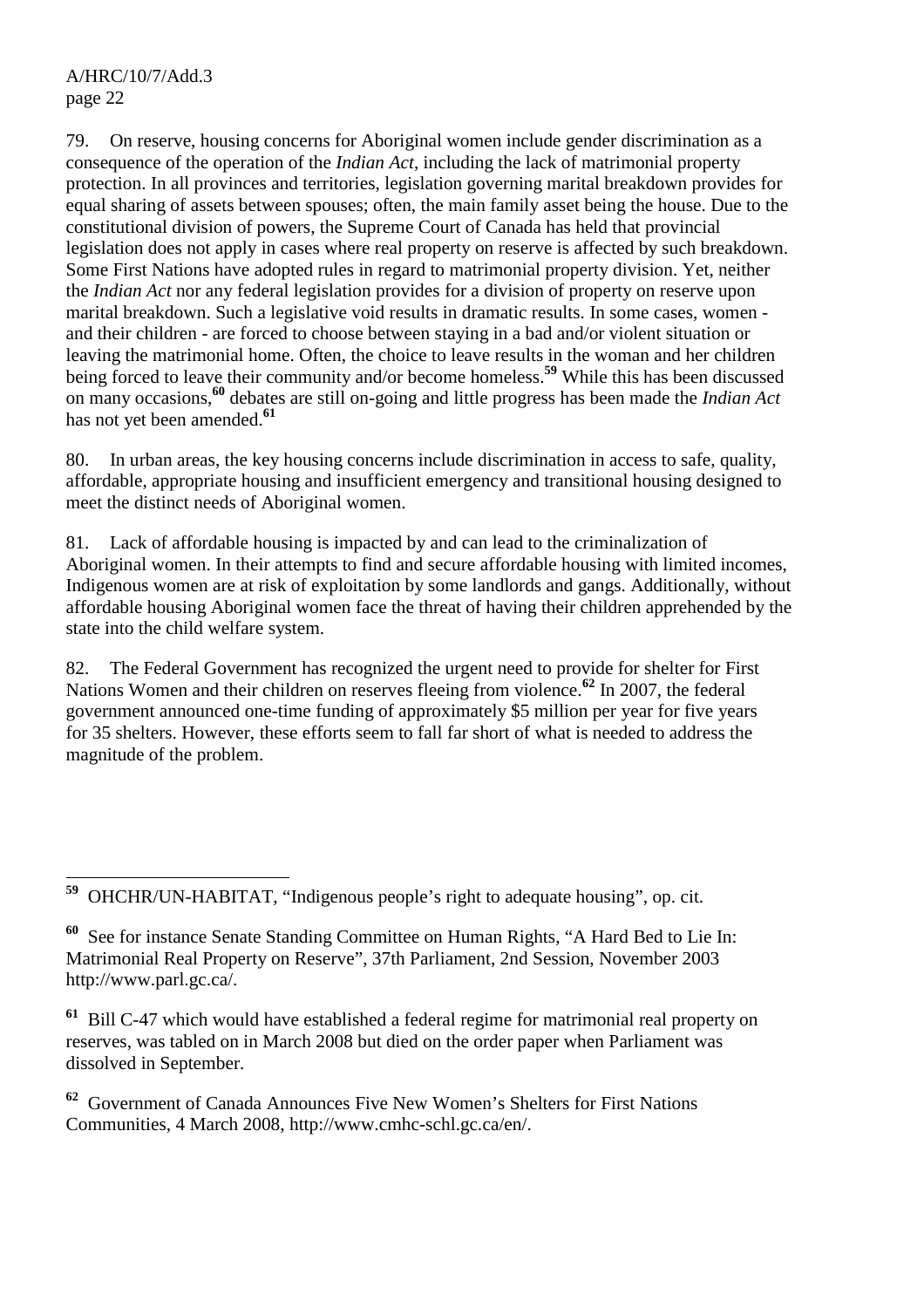#### **IX. PREPARATION for THE OLYMPICS IN VANCOUVER**

83. Mega-events, such as the Olympics, the FIFA World Cup or the Commonwealth Games, have been seen to impact enjoyment of the right to adequate housing. Although these events have many positive aspects for the host country, studies also show that they can trigger speculation and rapid increase in housing prices, lead to forced evictions to make way for the construction of infrastructure, city beautification or even criminalization of the homeless in areas near the events.**<sup>63</sup>**

84. In the context of efforts to work with the International Olympic Committee to prevent any negative impact on the right to adequate housing the Special Rapporteur took the opportunity of his mission to look on the preparations taking place in Vancouver for the 2010 Olympic Games.

85. Vancouver has been an innovative city, incorporating in its bid the Inner-City Inclusive Commitment Statement, developed by inner-city community organizations and Government agencies, which seeks to address issues related to housing, civil liberties and public safety, health and social services, environment and transportation, to ensure accessible and affordable Games. The Special Rapporteur met with the CEO of Vancouver Organizing Committee for the 2010 Olympic and Paralympic Winter Games (VANOC) who expressed his commitment to ensure that the Games would contribute to improve the housing conditions of the poor as a positive legacy.

86. While the Special Rapporteur welcomes the VANOC commitment, he remains concerned by information he received on the impact that the preparation for the Olympics could have on low-income housing residents, and particularly on low-income single resident hotel units situated in the Downtown Eastside neighborhood. Non-Governmental organizations estimated that since July 2003, Vancouver has lost more than 1400 low-income housing units which have been renovated or converted. Although the Olympics cannot be considered as the unique cause, the real estate speculation generated by the Olympics would appear to be a contributing cause.

87. The Special Rapporteur is also concerned about information he has received that the City of Vancouver is funding private security guards whose duties include moving the street homeless and those panhandling out of commercial areas. The Special Rapporteur is also concerned about reports concerning ticketing homeless individuals for bylaw violations and seizure of their property in the lead up to the Games.

#### **X. RECOMMENDATIONS**

88. **The Special Rapporteur believes that the legal recognition of the right to adequate housing is an essential first step for any State to implement the human rights to adequate housing of the people under its protection. Therefore, the Special Rapporteur strongly** 

 $\overline{a}$ 

**<sup>63</sup>** See for instance COHRE's report, Fair Play for Housing Rights: Mega-Events, Olympic Games and Housing Rights, 2007, http://www.cohre.org/.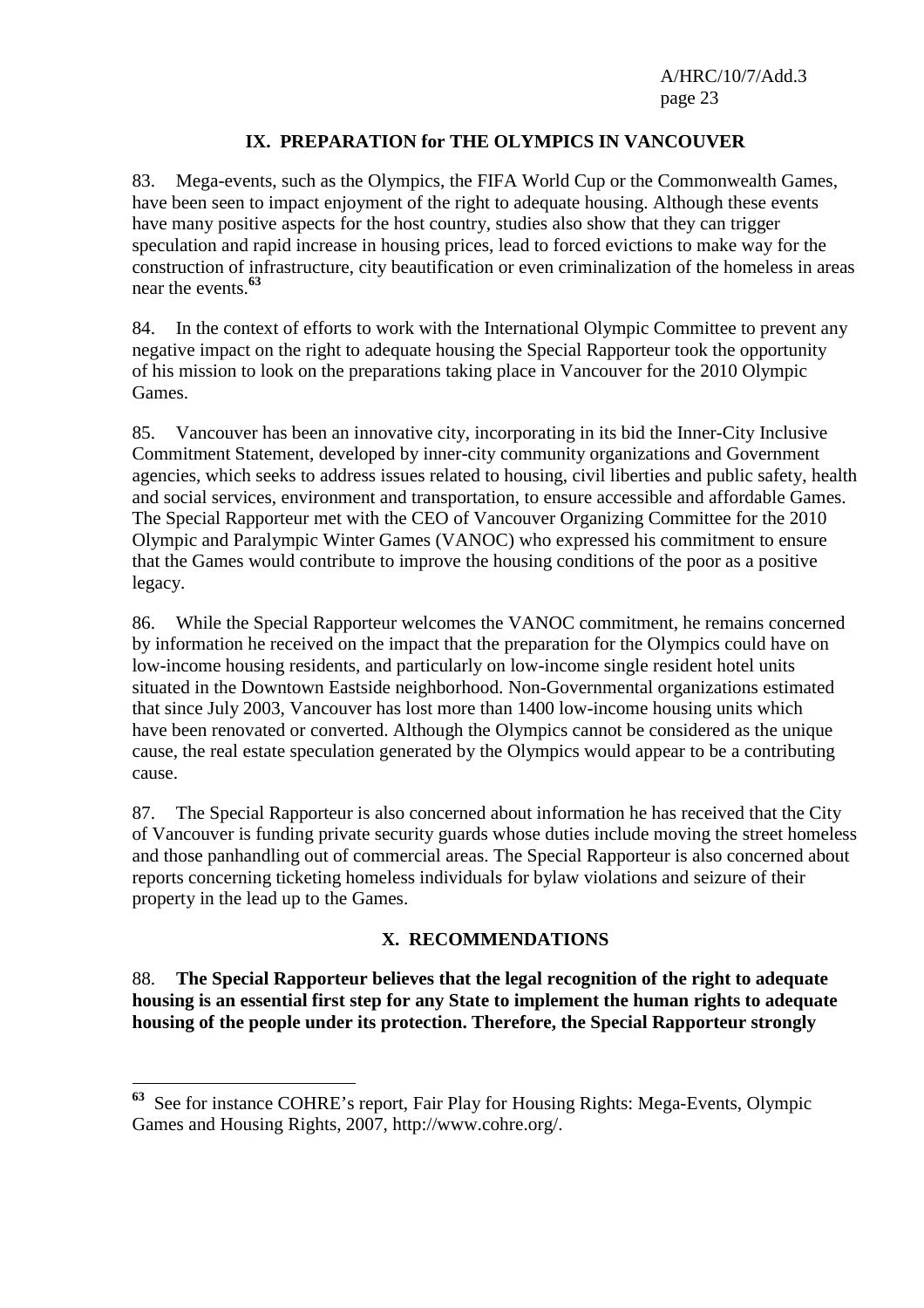$\overline{a}$ 

**recommends that the right to adequate housing be recognized in federal and provincial legislations as an inherent part of the Canadian legal system.** 

89. **In line with previous recommendations made by the CESCR, the Special Rapporteur recommends that human rights legislation in all Canadian jurisdictions be amended to fully include economic, social and cultural rights and that they be included in the mandates of all human rights bodies.** 

90. **The Special Rapporteur calls for Canada to adopt a comprehensive and coordinated national housing policy based on indivisibility of human rights and the protection of the most vulnerable. This national strategy should include measurable goals and timetables, consultation and collaboration with affected communities, complaints procedures, and transparent accountability mechanisms.** 

91. **The Special Rapporteur also supports the recommendation of the CESCR that homelessness and inadequate housing in Canada be addressed by reinstating or increasing, where necessary, social housing programmes for those in need, improving and properly enforcing anti-discrimination legislation in the field of housing, increasing shelter allowances and social assistance rates to realistic levels, and providing adequate support services for persons with disabilities".64**

92. **In order to design efficient policies and programmes, federal, provincial and territorial authorities should work in close collaboration and coordination and they should commit stable and long-term funding to a comprehensive national housing strategy. Federal, provincial and territorial authorities should also collaborate with authorities that are the closest to the need of the population such as municipal authorities, service providers and civil society organizations.** 

93. **The authorities should take advantage of the outstanding level of academic analysis of right to housing issues available in Canada to implement the detailed recommendations contained in the Ontario Human Rights Commission report.** 

94. **The definition of "core housing need" should be revised to include all the elements of the right to adequate housing and the federal government should collect reliable statistical data on all such dimensions.** 

95. **The federal government, along with the provinces and territories, should commit the necessary funding and resources to ensure access to potable water and proper sanitation. This is a particularly acute issue for Aboriginal people, both on-reserve and off-reserve, and Aboriginal people should be directly involved in the design, development and operation of appropriate water systems.** 

**<sup>64</sup>** CESCR, Concluding observations, 22 May 2006, E/C.12/CAN/CO/4 - E/C.12/CAN/CO/5, Paragraph 62. Many information on homelessness and poverty can be found at: http://intraspec.ca/homelessCanada.php.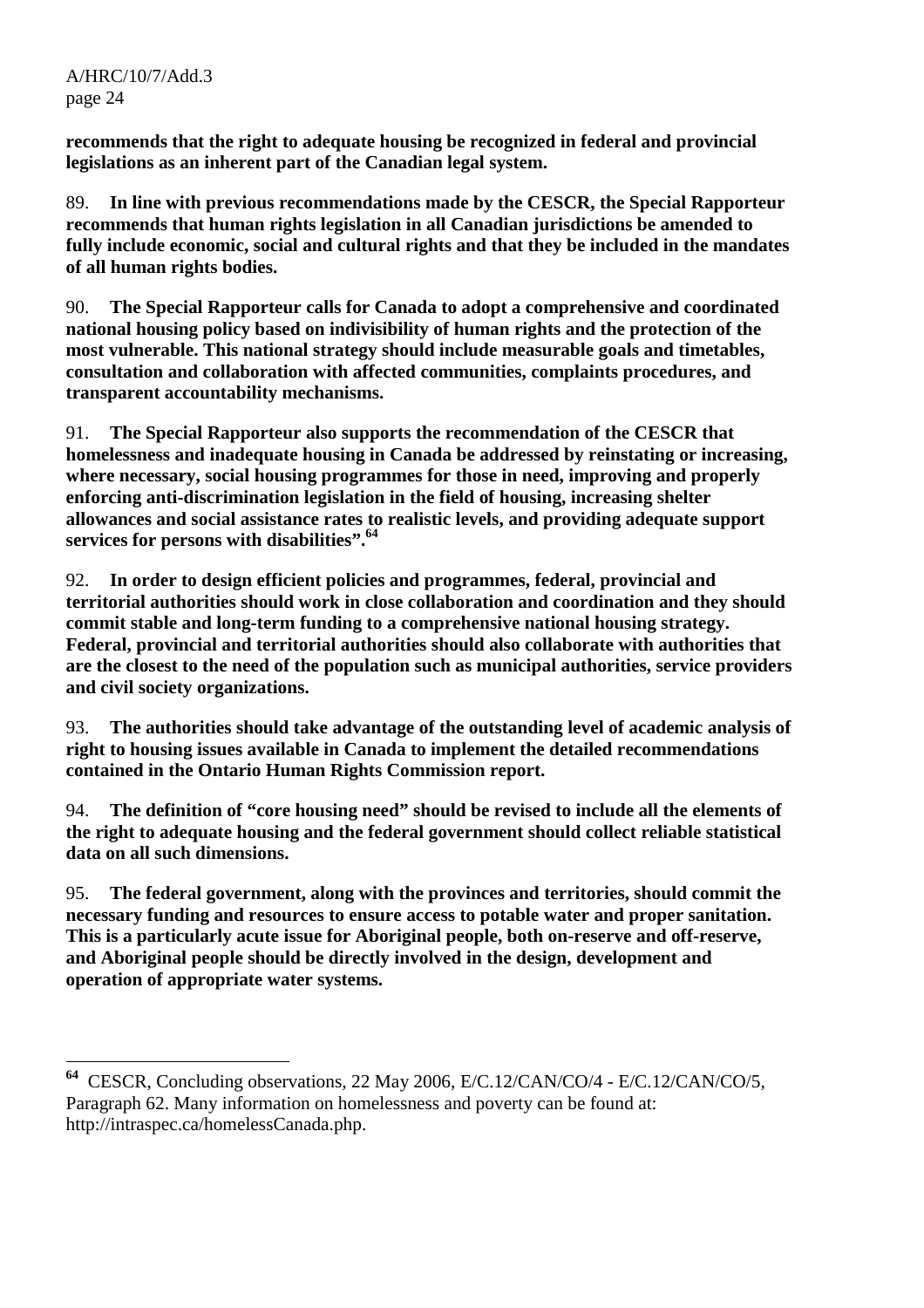96. **Canada should adopt a national strategy on affordable housing that engages all levels of government including Aboriginal governments, Aboriginal people, civil society and the private sector. The strategy will require permanent and adequate funding and legislation set within a rights-based framework.** 

97. **Canada may need to embark again on large scale building of social housing. It should also consider providing subsidies including housing allowances or access to other cost-effective ways in order for low-income households to meet their housing needs.** 

98. **The Federal Government should work with the provinces and territories to ensure there is a consistent framework of tenant protection law that meets the standards required by human rights obligations.** 

99. **Discriminatory practices in housing should be addressed by ensuring that victims have access to legal representation and, where a quick settlement is not reached, prompt access to hearings and remedies. Systemic and widespread discrimination should be investigated by human rights commissions and legal and practical solution implemented. Specific funding should be directed to groups particularly vulnerable to discrimination including women, Aboriginal people, the elderly, people with mental or physical disabilities, youth and migrants, to ensure they can challenge housing discrimination effectively.** 

100. **The Special Rapporteur urges the federal authorities to adopt an official definition of homelessness and to gather reliable statistics in order to develop a coherent and concerted**  approach to this issue.<sup>65</sup> This should be fully inclusive of women's, youth and children's **experiences of and responses to homelessness.** 

101. **Canada should adopt a coordinated national strategy for reduction of homelessness that links the short-term measures (such as supports and temporary shelter for the homeless) with longer-term measures (to ensure the availability of permanent, affordable housing, along with income and employment supports).** 

102. **Reducing homelessness and the number of people living in inadequate housing requires Canada to adopt a comprehensive and coordinated national poverty reduction strategy. Whilst three provinces have already taken important steps in this direction, the federal government should also be active in this area. This must include a review of the income available through social assistance and minimum wage in light of actual housing costs and a timetable for ensuring an adequate income to cover housing costs.** 

103. **In view of the issues faced by women in regard to discrimination and inadequate living conditions as well as income disparity between men and women, the Special Rapporteur recommends that the mandate and funding of the Status of Women Canada (SWC) be fully reinstated including funding for advocacy for women's equality.** 

<sup>65</sup> **<sup>65</sup>** Mission to Australia, A/HRC/4/18/Add.2, para. 38-40.